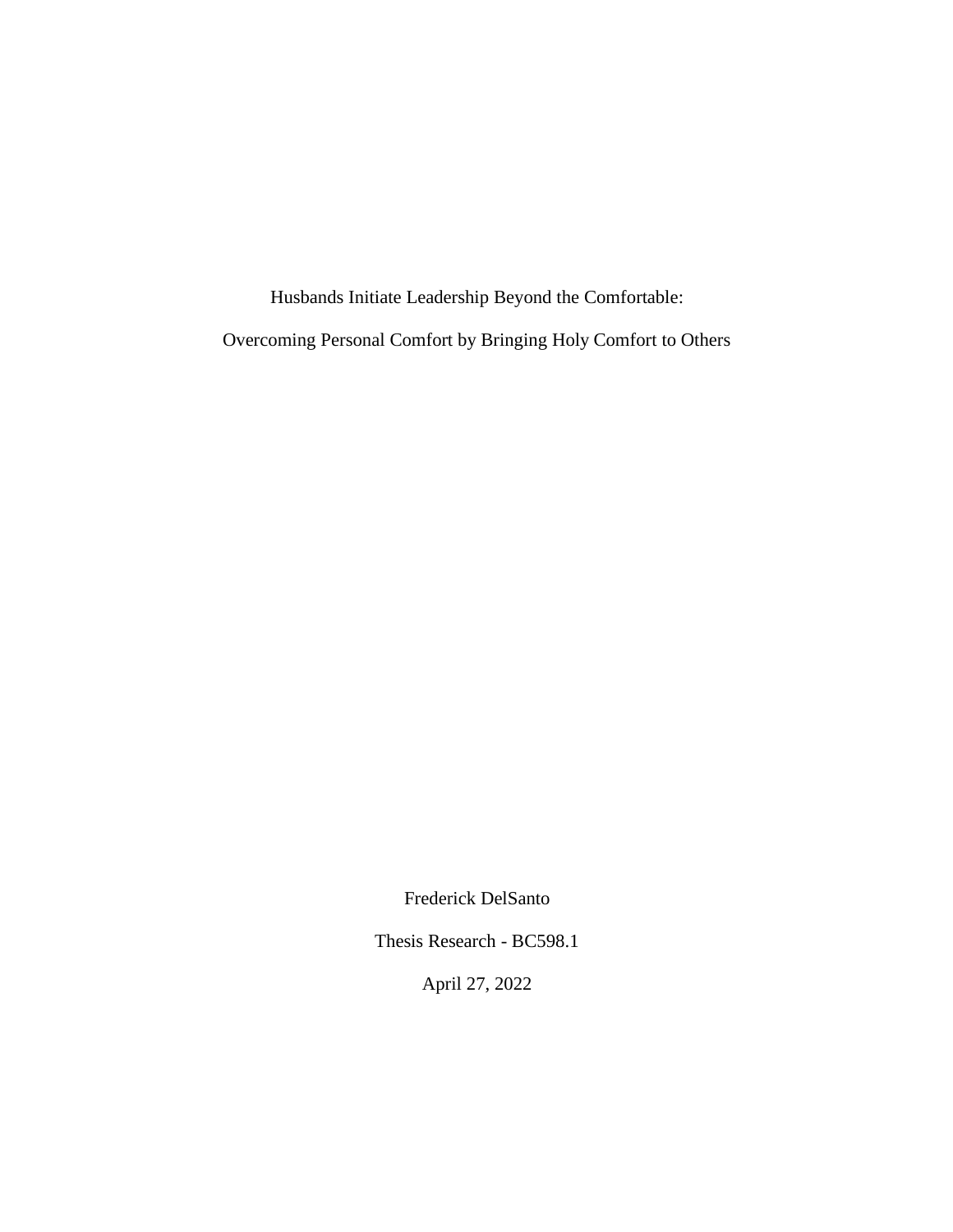# **Contents**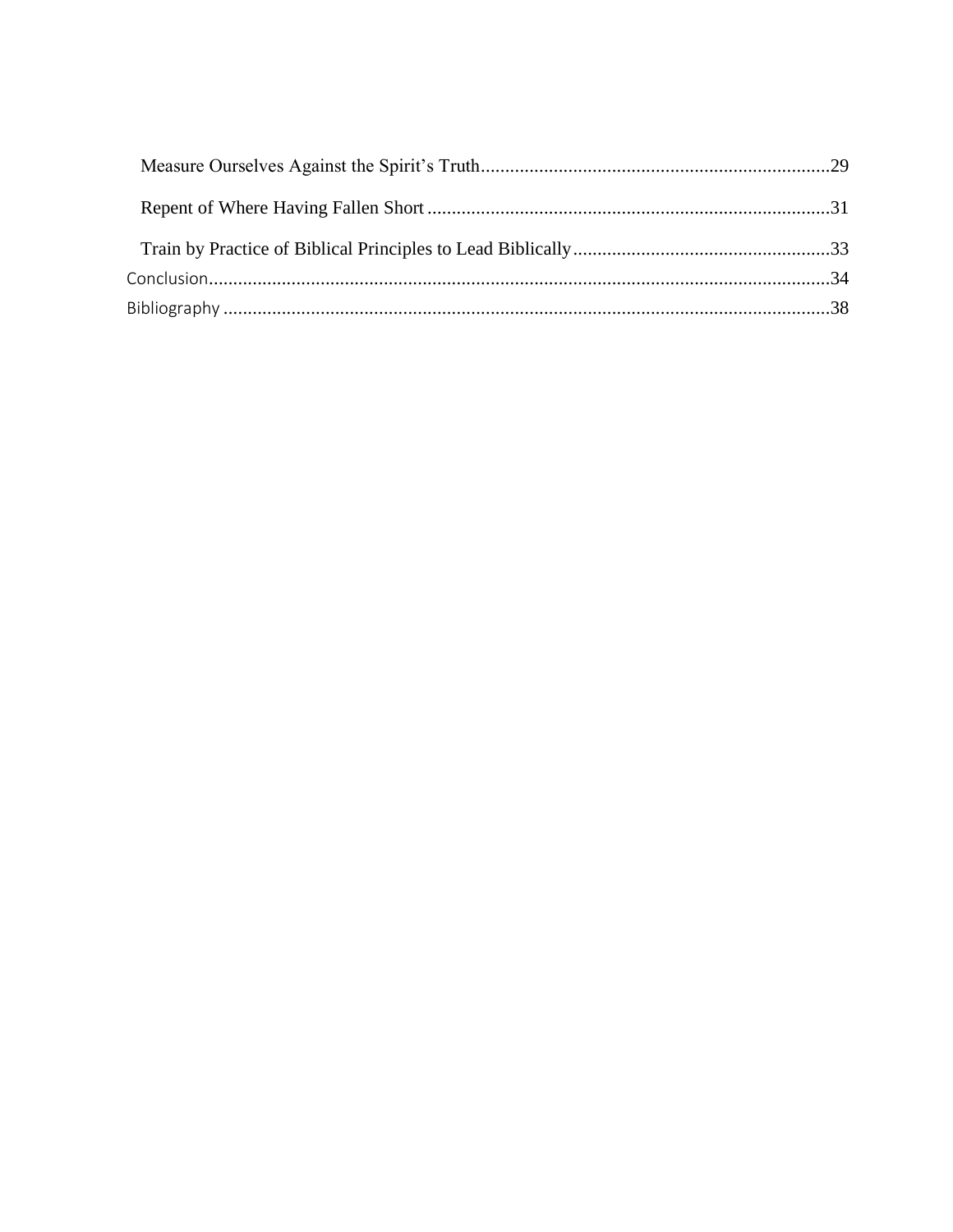### **Abstract**

<span id="page-3-0"></span>

| Title:    | Leadership, Husbands Initiate Beyond the Comfortable:   |
|-----------|---------------------------------------------------------|
|           | Overcoming Personal Comfort by Bringing Holy Comfort to |
|           | <b>Others</b>                                           |
| Author:   | <b>Frederick DelSanto</b>                               |
| Degree:   | Master of Arts in Biblical Counseling                   |
| Date:     | April 7, 2022                                           |
| Advisors: | Ed Wilde, Dr. Robert Burrelli, Anne DelSanto            |

 All Christian husbands are as I, by God's definition, leaders. Often, however, many of us tend toward relinquishing our position and become passive and un-initiating, to the point of even enjoying *our comfort of not leading*.

We are leaders and must therefore find a way in Christ to *lead beyond the comfortable*. We in the church must take aim at this area of weakness in many men's lives and examine the lusts of the heart that contribute to our lack of leadership and hopefully provide a redeemable solution under God and show how to overcome in the Lord to be the right leader he calls us to be.

I personally need to examine leadership because I seem to have limited ability to maintain leadership and particularly its key ingredient initiation. Therefore, this paper aims to identify circumstances of comfort that lead to weak leadership, define what initiation in leadership is, examine how to rightly parse out its place in men's life and living, identify what to do to overcome the comfort of not leading, and install clear vision of initiating. We do so by looking at lusts of the heart and redeeming it under the Cross of Christ to deliver the beliefs and thoughts as a base from which to practice leadership. Perhaps this paper can be an input to help biblical counselors, and any so inclined married layman, as they investigate this severely important calling and requirement of us Christian husbands, especially in the world we are currently living in.

© Frederick DelSanto, 2022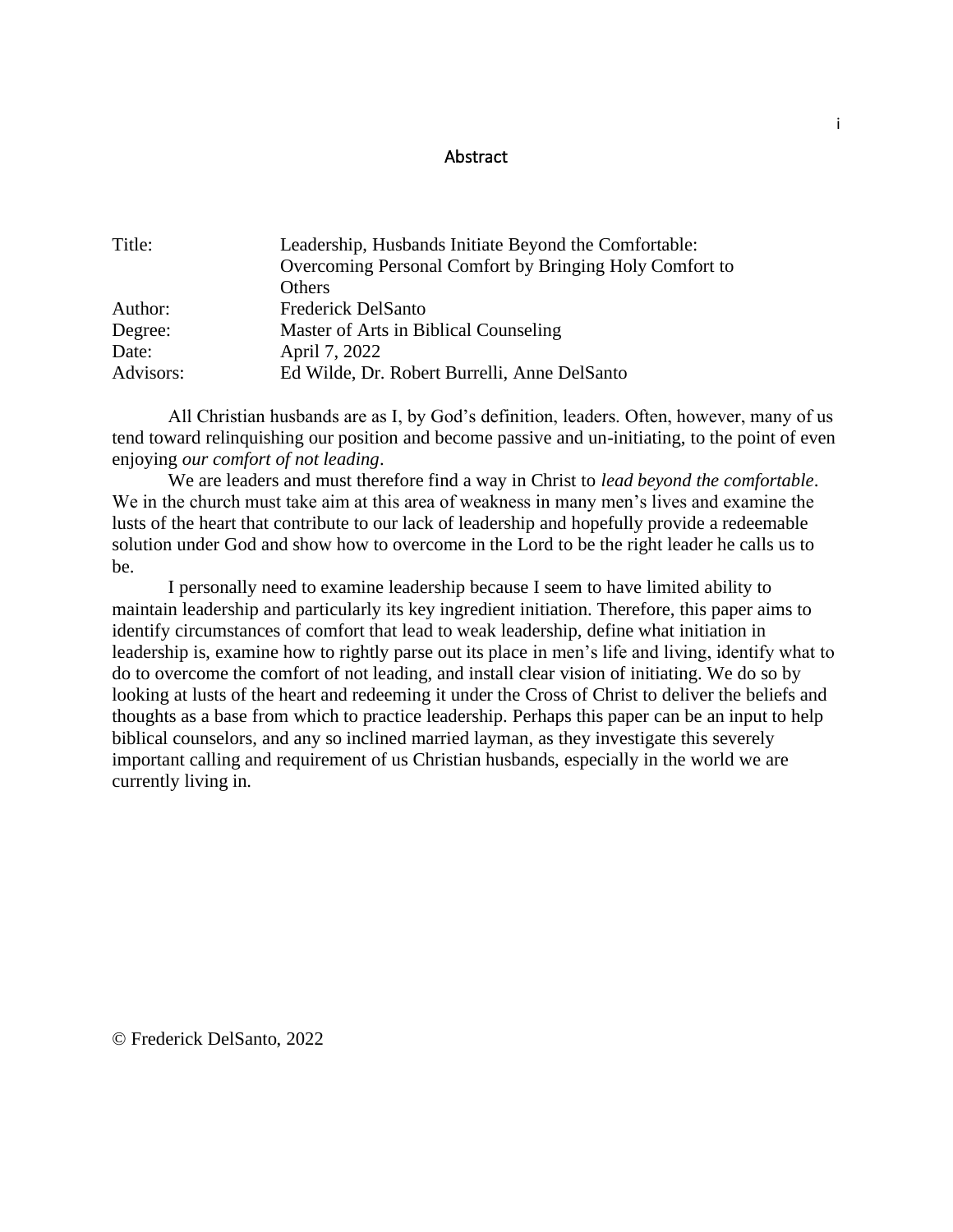#### **Introduction**

#### Purpose Statement

### <span id="page-4-1"></span><span id="page-4-0"></span>*The Goal*

The goal of this thesis is to help biblical counselors counseling Christian husbands who are passive, quiet, timid with weak leadership habits to see what lusts might be motivating them away from the God-given task of leadership of their wife and home. The counselor must then call them to repentance and stimulate in them real growth in becoming a stronger leader by having them put on key characteristics in Christ.

### *What is the Problem?*

Christian men can suffer from the faulty thinking that they do not possess the qualities required for leadership, and, without a way to get beyond what they already experience, they worship passivity, which can border on laziness as they serve a god of comfortableness and thus effectively transfer the mantle of leadership to their wives. Weak leading Christian husbands – as all Christians – are in the world but not of it. Being in the world they may know that the world's ways of leading are not godly. But some Christian husbands are both weak in leadership skills and ignorant of godly leadership qualities to practice, so they passively sit in their "comfortable" state without stepping up to their God appointed position.

#### *How Diagnosed?*

How can we tell if a Christian man/husband is leading correctly, i.e., godly? First, let us see if our counselee's husbandry leadership is worldly by comparing it to criteria of secular leadership. For example, we can ask the following questions to see if he is leading with "fleshly" criteria of the natural man. Is his leading being self-confident, "knowing men", making his own decisions, being ambitious, originating own methods, enjoying commanding others, motivated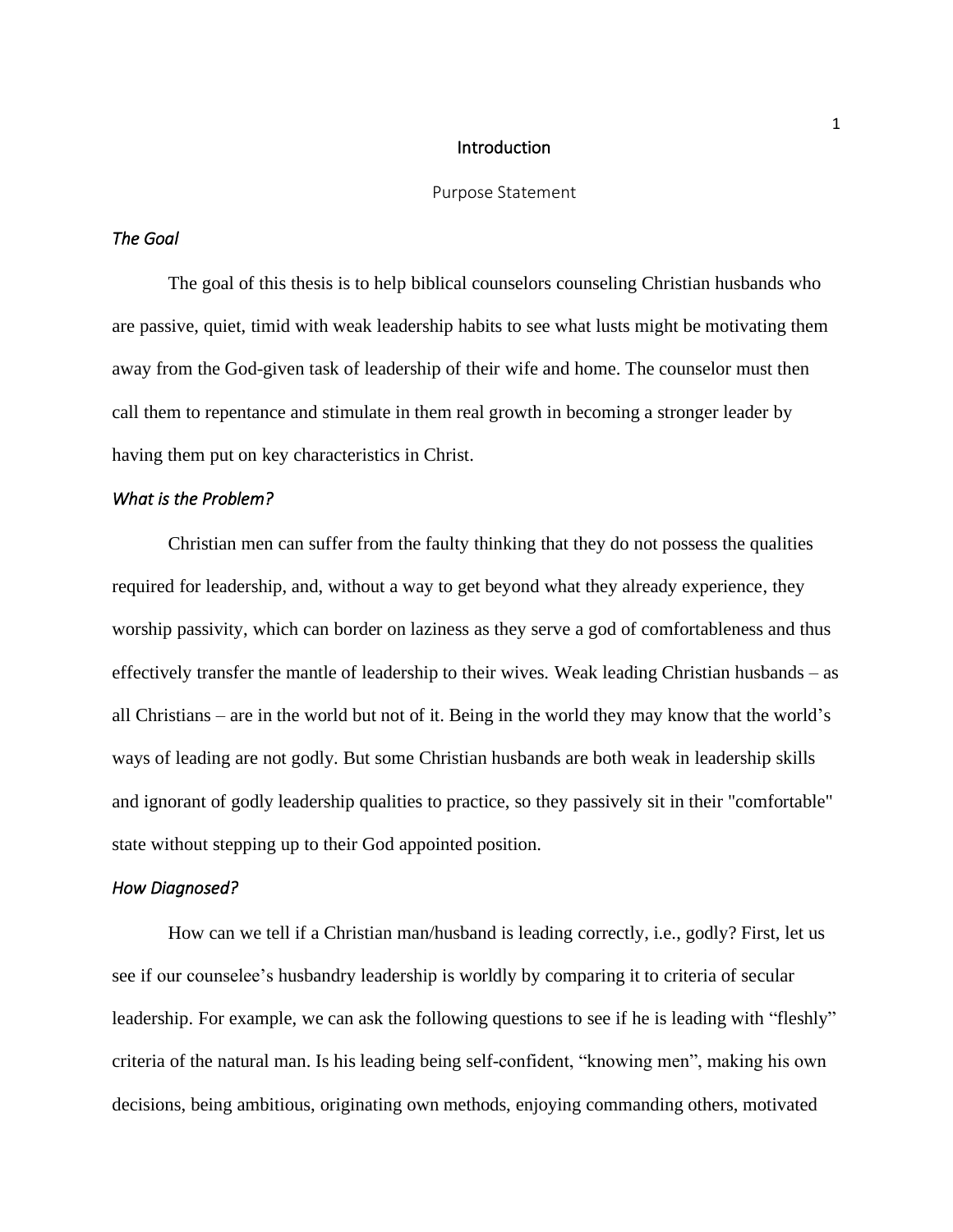by personal considerations, and being independent?<sup>1</sup> Next, let us see if our counselee's husbandry leadership is sound Christian leadership by comparing it to criteria of godly leadership. For example, we can ask the following questions to see if he is leading with godliness. Is he leading with confidence in God, knowing God, seeking to find God's will, making himself inconspicuous, finding and following God's methods, delights to obey God, motivated by love for God and man, and is God dependent?<sup>2</sup> Depending on how he answers that we can arrive at a reasonable conclusion.

A possible third measure we can make is to see what effect his leadership has, or has not, upon his wife. To what extent is his wife respecting him? For he is called to love his wife and his wife is to respect her husband. And the order is this: first the husband is to love his wife, then and also the wife is to respect her husband. For God first loves us (1 John 4:19) and we respect and love Him. God does not conditionalize love based on our respect, nor should the husband conditionalize love to his wife based on how much respect the wife gives him. The measure of the wife's respect will reflect his love to his wife. These are some measuring sticks against which we can see how our brother is doing in leading rightly.

## *The Heart*

Having both a physical body and a spirit/soul as created by God, we have an outer man that is physical and inner man that is the heart. Since our heart's belief system directs our thoughts, and our thoughts precede and strongly influence our actions, we must examine our counselee's heart to see how he measures up to God's criteria of leadership. If our counselee's

<sup>&</sup>lt;sup>1</sup> Sanders, J. Oswald, "Spiritual Leadership", Moody Press, Chicago, IL, (1967), 21

<sup>2</sup> Ibid.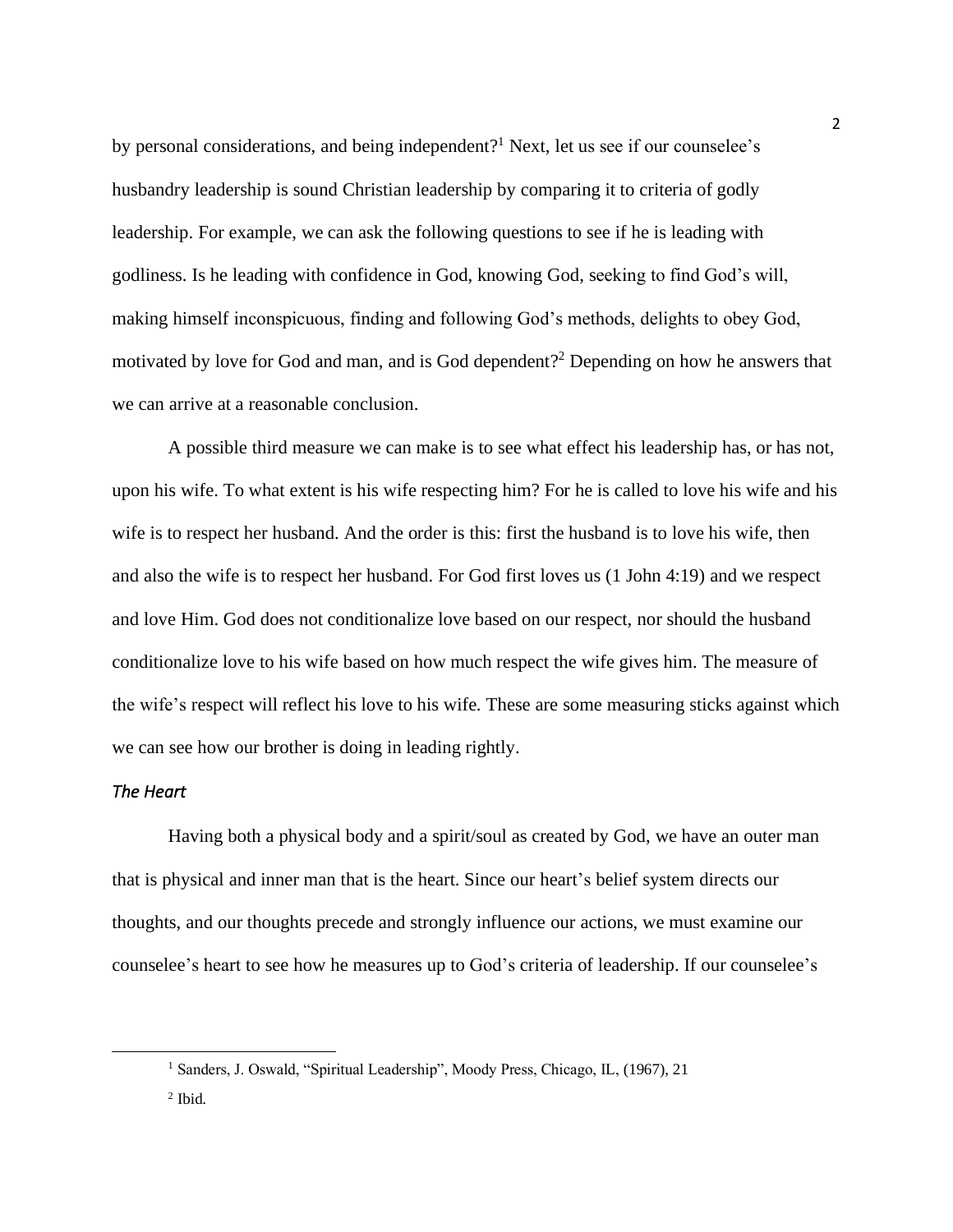heart has veered off – if ever he was on track – into the state of passive comfortableness he would be in sin. He may "feel" his passivity is acceptable "leadership" but that does not line up with God's calling. We must probe and examine exactly where his heart stands because we know that "the heart is deceitful above all things, and desperately sick; who can understand it" (Jeremiah 17:9)? And it is our job as biblical counselors to find it out. "The purpose in a man's heart is like deep water, but a man of understanding will draw it out" (Proverbs 20:5).

### *Secular Solution Warning*

Leadership in Christ is not to be confused with leadership that is stereotypically seen in the world as worldly leadership methods are not the same as those for leadership in the Kingdom of God. Worldly leadership methods are used *by* men in the world, *for* men in the world, to produce men's *own end* in the world – not to the biblical chief end of man which is to glorify God and enjoy him forever. Christian husbands who fit the profile of this thesis *will not* find tools in the world rightly to lead their wives as God wants them to because the world is without Christ. Without depending on Jesus, the Word of God, and the work of the Holy Spirit in the heart and lives of our counselee – the weak "comfortable" Christian husband –, there is no hope.

#### *Counseling, from Comfort to Suffering*

From the fall of Adam, we are sinners, and we too are sufferers. The counseling challenge of men who have accepted comfortableness over leading is that leading is accompanied with suffering for Christ. So, the fact that they are already comfortable and not suffering for doing good for Christ seems to indicate a spiritual problem. The Christian husband's weak leadership – not leading but being comfortable by avoiding leading – is a sin of omission that will eventually lead to suffering (divine chastisement) because the way of transgressors is hard (Proverbs 13:15 - KJV). So, whether the husband leads or does not lead he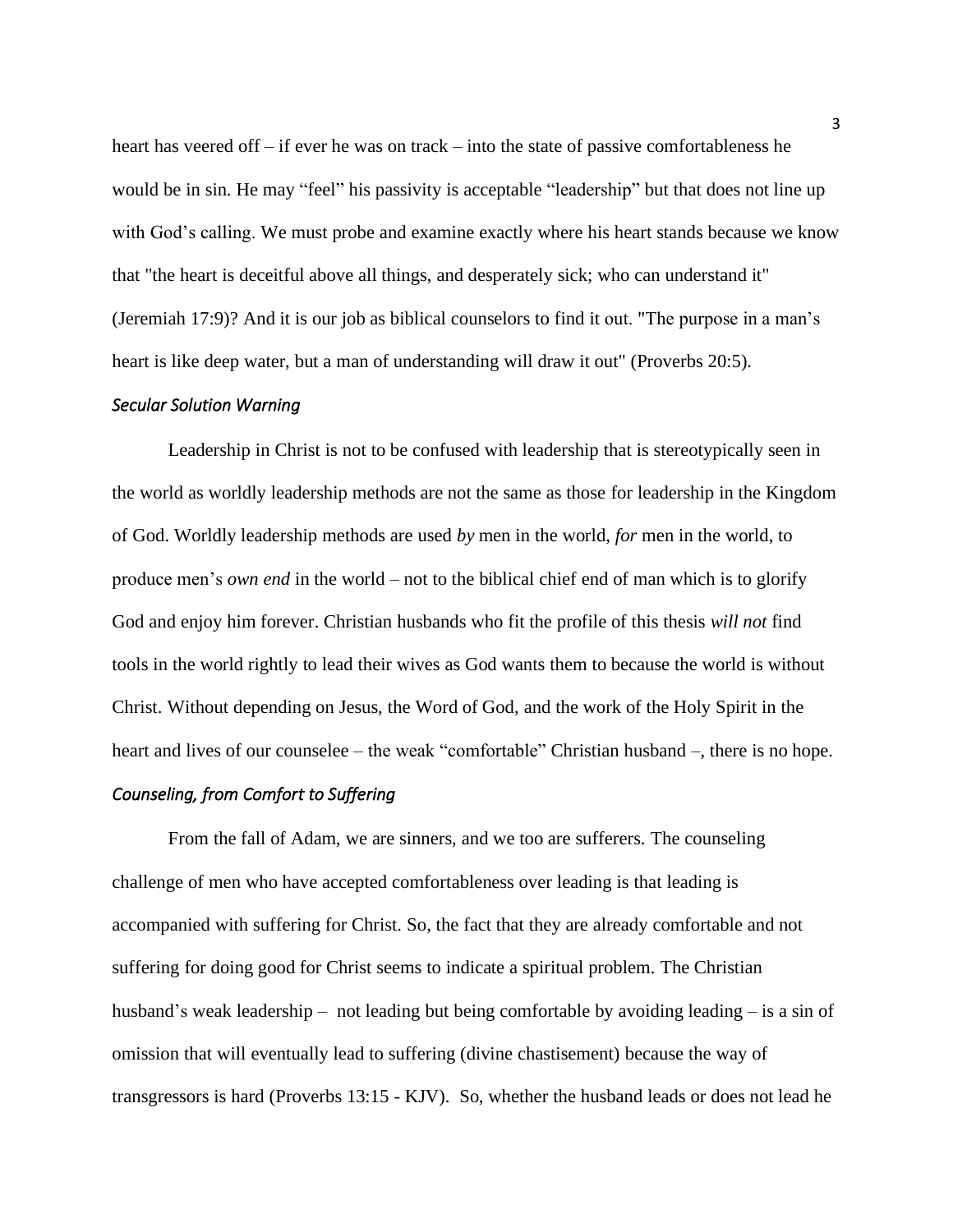will suffer (the extent of suffering is not ours to say as that would likely vary per husband. But there should be some form of suffering, just as physical exercise produces perspiration). To counsel well we must instruct our counselee that it is better to suffer for doing good rather than doing evil (1 Peter 3:10-12). All Christian leaders must embrace *suffering* as a strategy.<sup>3</sup> Paul the apostle chose it because he knew true joy laid therein as the concurrent product of it, as he says in Colossians 1:24a, "now I rejoice in my suffering for your sake." Suffering is designed to "fill [us] up" (in what we lack) by challenging us to endure and incarnate Christ which will grow the testimony of the gospel to others. 4 Jesus declared, "for whoever wishes to save his life will lose it, but whoever loses his life for my sake and the gospels will save it" (Mark 8:35). We also read in 2 Timothy 3:12, "indeed all who desire to live godly in Christ Jesus will be persecuted", i.e., suffer. Yet Paul's joy seems boundless "sorrowful yet always rejoicing" (2 Corinthians 6:10). What is the key to this joy? We find it in Romans 5:2: "we exalt in hope of the glory of God". These precepts are the meta-life – the Bible's instructions – from which to counsel these men. Leaders *suffer*.

4

### *Biblical Counseling Christians*

As a counselor it is imperative that you ascertain as best as possible that the counselee husband is a true Christian with saving faith in Jesus Christ. For unless the counselee is a true Christian and new creation in Christ there is no power of the Holy Spirit that will change the counselee (2 Corinthians 5:17; 2 Timothy 1:7; 1 John 1:9).

<sup>3</sup> MacArthur, John, "The John MacArthur Handbook of Effectual Biblical Leadership", (Harvest House Publishers, Eugene, Oregon, 2019), 231-238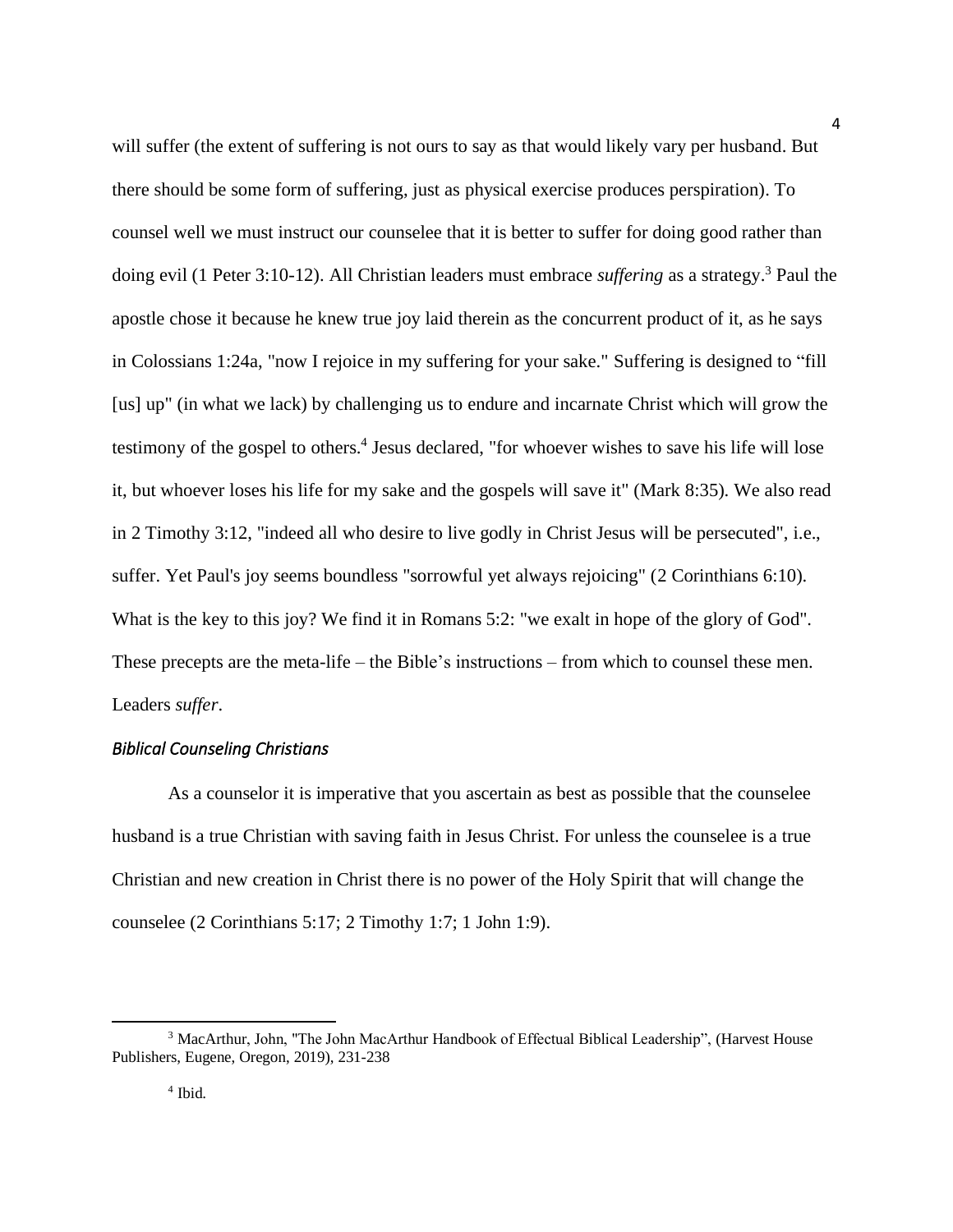#### *Proposal*

But what must these weak leader husbands do to make the turn around to initiate leadership in Christ? There are four proposed steps that husbands must take if they are to reverse their passivity and start initiating godly leadership. First, to start to overcome their desire for comfortableness associated with passivity and failure to lead they must confess it. Second, to unstick the inertia of their comfortableness; they must actively begin to "put off" the momentum of their passive habits by practicing prayer and bringing every thought captive to Jesus. Third, they must submit themselves to, i.e., "put on", the uncomfortable practice of taking up the cross, which implies not only a deliberate change of direction that is uncomfortable, but one that is exactly the opposite way of selfish passive husbands. That means practice being others oriented, including listening with patience and endurance. Fourth, and lastly, now having a renewed desire and willing heart - and here is the whole point of motivation - weak husbands essentially flip the ungodly paradigm on its head and seek not to comfort themselves at the expense of others, but the comfort of others at the expense of their own comfort. Not in placating them but bringing God's righteousness and Jesus' spirit of truth and grace into their lives. This seems the preeminent thing of doing the right thing, i.e., leadership in Christ: comfort others as the Holy Spirit comforted you (2 Corinthians 1:3-4). So, as a follower of Jesus Christ, the husband must be uncomfortable in sacrificing himself – and specifically his comfort (defined below) for the benefit of his wife, and family.

### *Counseling from The Bible*

This thesis suggests reforming passive husbands into godly leaders by following the common counseling stages found in 2 Timothy 3:16. The process will teach, rebuke, correct, and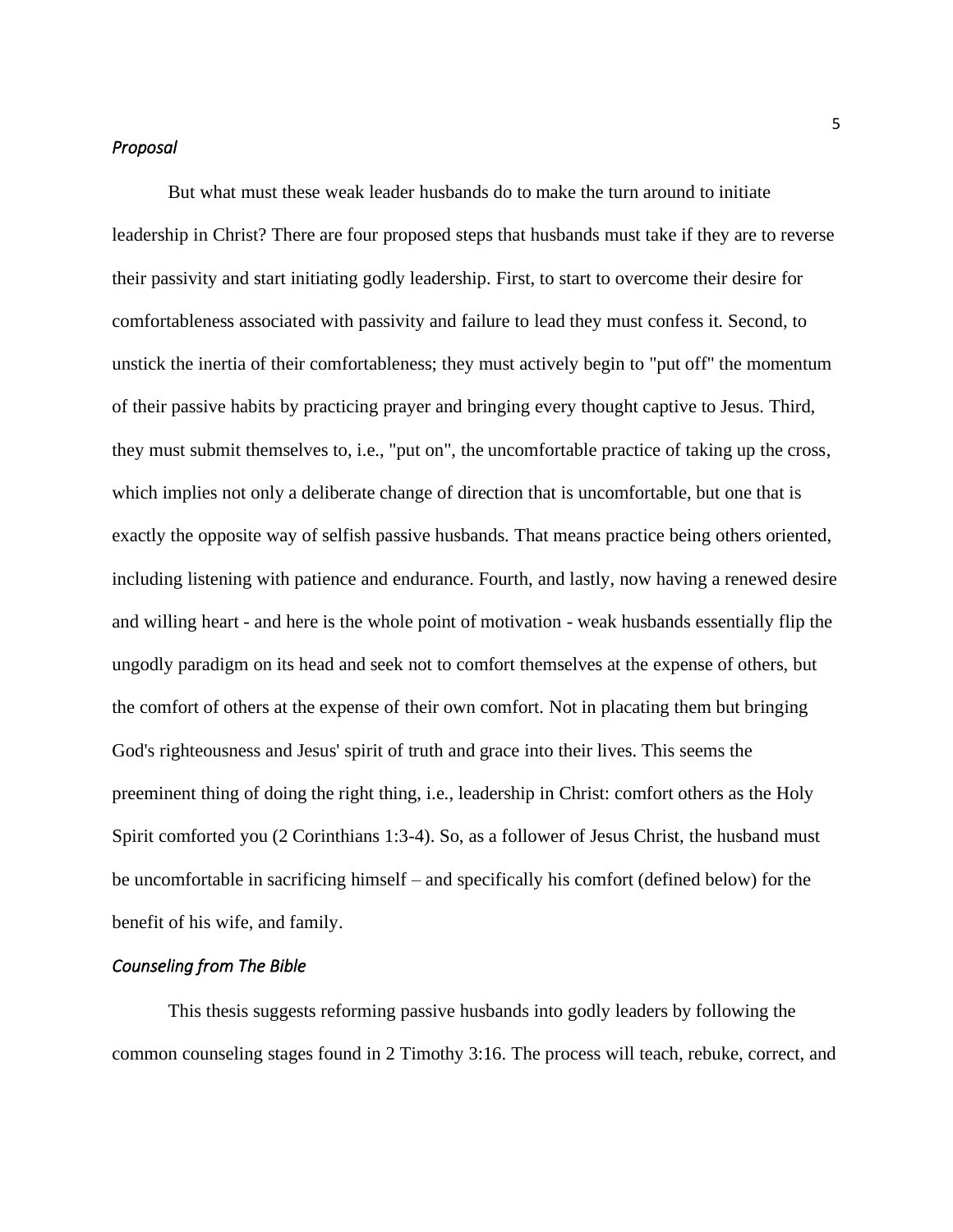train Christian husbands in righteousness with the specific view to delivering them out from the comfortable passive into the comforting engagements, i.e., biblical leading.

## *In Short*

Sinful actions that husbands exhibit vis-à-vis leadership emanate from the heart and require biblical analysis and Scriptural application. A Christian husband who does not lead has a spiritual problem.

Intended Audience and Scope

## <span id="page-9-0"></span>*Audience*

Intended audience is biblical counselors counseling Christian husbands.

## *Intent*

The intent of this study is to highlight the shortcomings of leadership in a sector of Christian husbands who tend to be overlooked who are more passive and go through life on the sidelines not making waves.

### *Bounds*

This research is predicated on the fact that the counselee is a Christian husband currently married.

Definition of Terminology

## <span id="page-9-1"></span>*Comfort*

Comfort as a noun means having a feeling of relief; contented well-being satisfied having an enjoyable experience. <sup>5</sup> Comfort in terms of our counselee can have many nuanced facets. Safety can contribute to comfort as the counselee likes knowing rules and dynamics of

<sup>5</sup> Merriam-Webster Dictionary,"https://www.merriam-webster.com/dictionary/comfort".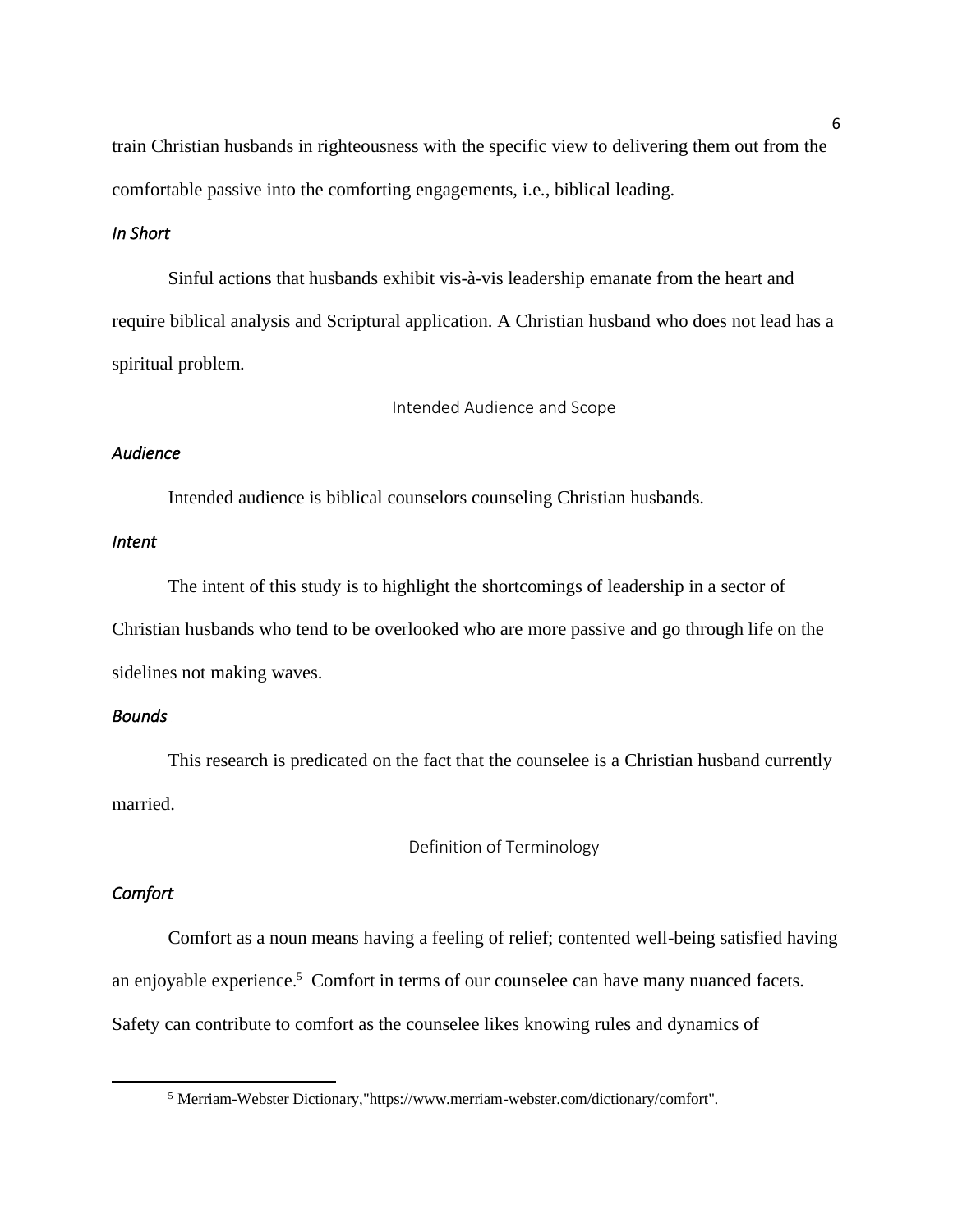engagement; having expectations within boundaries; and enjoys living in a world where outcomes are predictable. Also, competency can contribute to comfort as the counselee has confidence in ability to secure the desired outcome. Often one feels able to lead because of his competency, so perhaps our counselee does not feel competent. Additionally, perhaps our counselee seeks to avoid the discomfort of taking on the mantle of leadership. He may procrastinate, which is just putting off stress to another time in the future. Often procrastination occurs due to being overwhelmed. He wants to ignore the overwhelming things because they are not comfortable. But true comfort is the Scriptural form of comfort, where the Holy Spirit has a consolation for us and comforts us in Christ. As Christians we don't have to be passive and hope that the Holy Spirit will bring comfort. Rather, we can seek the comfort of the Holy Spirit by focusing on the promises of God that the Holy Spirit will deliver. And we can call out to the Holy Spirit in prayer and petition for the comfort that we would need for comfort/consolation. God flows graces which are the consolation in the comfort from the Holy Spirit. Godly comfort is identified in 2 Cor 1:3-7: "the Father of mercies and God of all comfort, who comforts us in all our affliction, so that we may be able to comfort those who are in any affliction, with the comfort with which we ourselves are comforted by God. For as we share abundantly in Christ's sufferings, so through Christ we share abundantly in comfort too. If we are afflicted, it is for your comfort and salvation; and if we are comforted, it is for your comfort, which you experience when you patiently endure the same sufferings that we suffer. Our hope for you is unshaken, for we know that as you share in our sufferings, you will also share in our comfort."

## *Initiate*

Initiate has two meanings depending on the form. In the transitive form initiate means "to introduce by a first act; to commence; to begin or enter upon", so the husband must begin to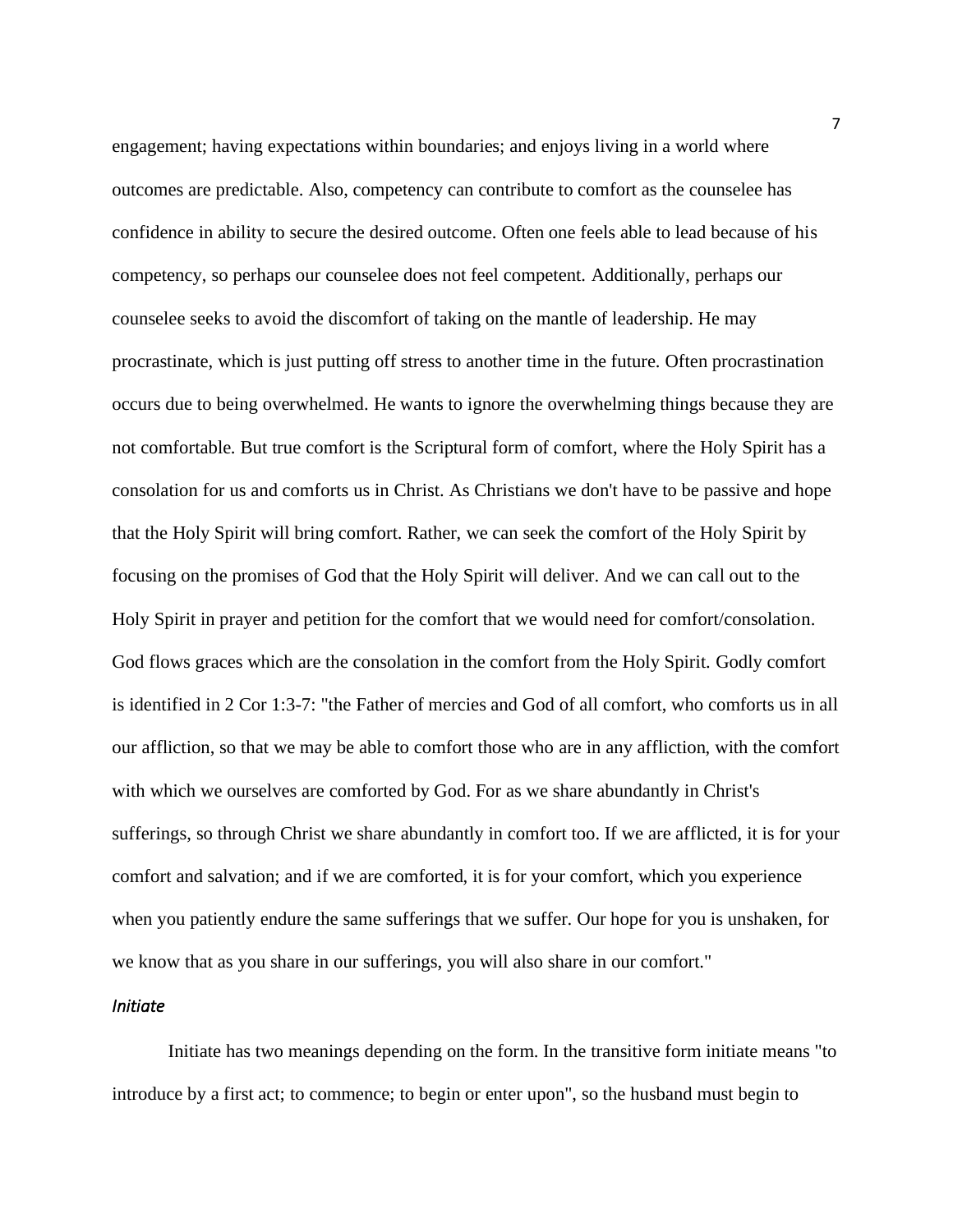engage in an activity with his wife. For example: the husband must initiate praying together with his wife. The second form of initiate is the intransitive form which has no object and thus has the meaning: "to do the first act; to take the initiative". So, the husband must take the initiative to lead himself. Now, according to Strong's Hebrew Concordance word #2596 "chanak" means to train up, dedicate, discipline doing something. From this we can know that the leadership defined here is the transitive form.<sup>6</sup> So, the husband must initiate activity with his wife. In order to do so he must first begin with the intransitive form, to initiate himself, i.e., overcome inertia of passivity and not leading.

## *Motive*

Something (such as a need or desire) that causes a person to act. God weights the motives (Proverbs 16:2), people can have wrong motives (James 4:3), or they can have good motives as in cheerful giver (2 Corinthians 9:7).

## *Patience/Longsuffering*

Patience is an attitude marked by exhibiting calmness while "waiting for something due or hoped for" uncomplainingly, even through various forms of sufferings, bearing "injustices which we cannot remedy and provocations we cannot remove." <sup>7</sup> It is an essential Christian virtue (Psalm 40:1; Psalm 37:7; Ecclesiastes 7:8; Luke 8:15; Romans 8:25). Longsuffering is used in the Bible in places of patience with the specific meaning of "slow to wrath." It is an attribute of God "bearing long with sinners and slowness to execute judgment on them." <sup>8</sup> It is one of "the fruits of the Spirit" in man (Galatians 5:22) that we are exhorted to show one another

<sup>6</sup> BibleHub.com, Topical Index, "initiate", [https://biblehub.com/topical/i/initiate.htm"](https://biblehub.com/topical/i/initiate.htm).

<sup>7</sup> BibleHub.com, Topical Index, "patience", ["https://biblehub.com/topical/p/patience.htm"](https://biblehub.com/topical/p/patience.htm).

<sup>8</sup> BibleHub.com, Topical Index, "longsuffering", [https://biblehub.com/topical/l/longsuffering.htm"](https://biblehub.com/topical/l/longsuffering.htm).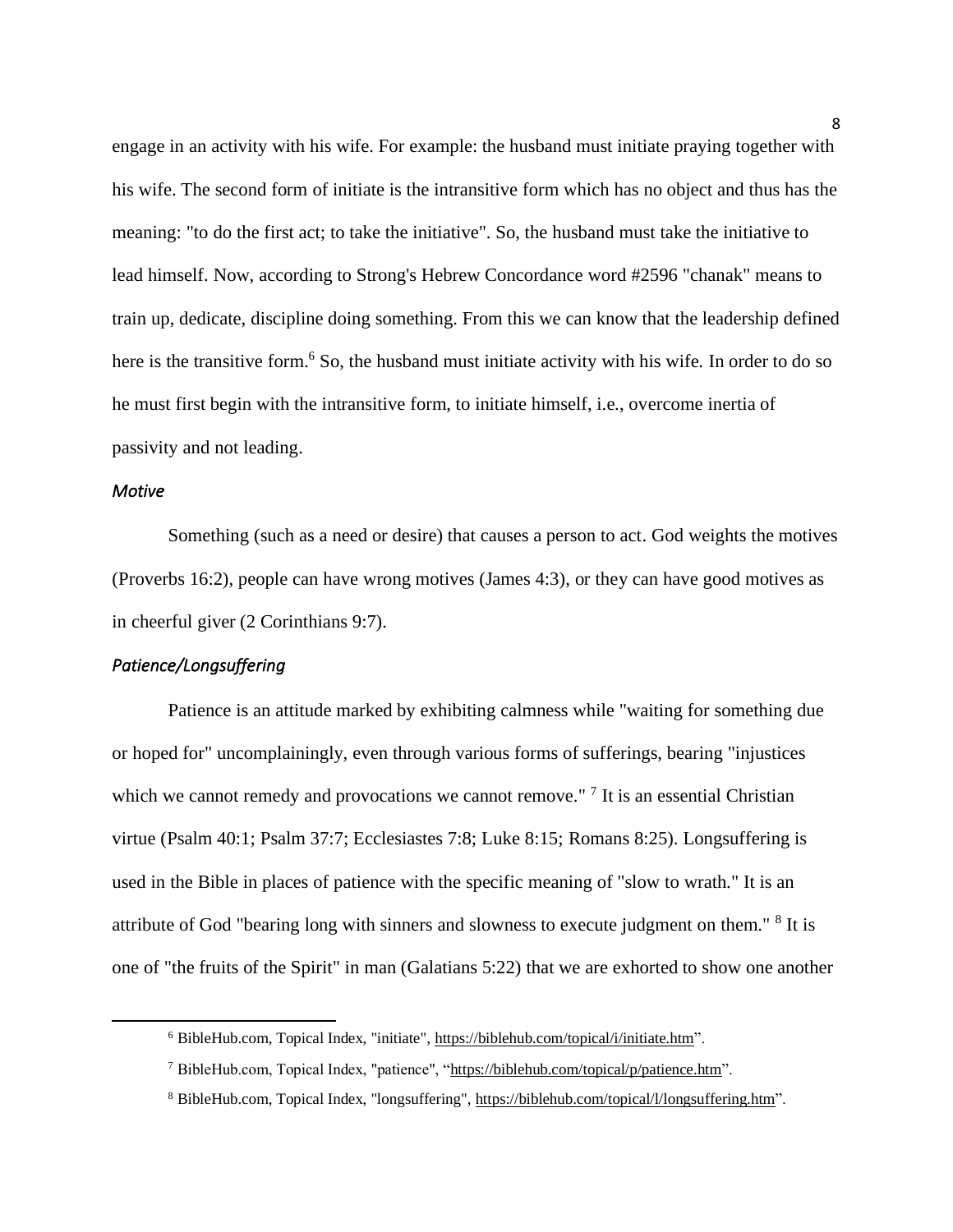(Ephesians 4:2 Colossians 1:11; Colossians 3:12, etc.), and it is part of Love "Love suffers long and is kind" (1 Corinthians 13:4).

### *Endurance*

Endurance as a verb in its intransitive form means having an attitude marked by "remain[ing] firm, as under trial or suffering; to suffer patiently or without yielding; to bear up under adversity; to hold out."<sup>9</sup> See Hebrews 10:32; 12:2; 1 Peter 2:19; Matthew 10:22.

### *Character*

Character in terms of traits is "quality, or the sum of qualities, by which a person ... is distinguished from others"... having "strength of mind; resolution; independence; individuality" ... with "moral quality; the principles and motives that control the life". <sup>10</sup> (See 1 Timothy 3:2; 2) Corinthians 13:5; Acts 17:11; Romans 5:4; Romans 14:19). Suffering produces character (Romans 5:3-4).

### Research Methodology

<span id="page-12-0"></span>Most of my research will be done through Biblical resources (the Bible and commentaries), library searches (both public and private), journal articles (mostly if not exclusively JBC Archive, 2017), and internet searches.

#### Defining the Problem

<span id="page-12-1"></span>This section examines a problem that weak leading Christian husbands have, namely not understanding the heart of leadership and several of its critical components that are ordained by

<sup>9</sup> BibleHub.com, Topical Index, "endurance", "https://biblehub.com/topical/e/endure.htm".

<sup>&</sup>lt;sup>10</sup> BibleHub.com, Topical Index, "character", [https://biblehub.com/topical/c/character.htm"](https://biblehub.com/topical/c/character.htm).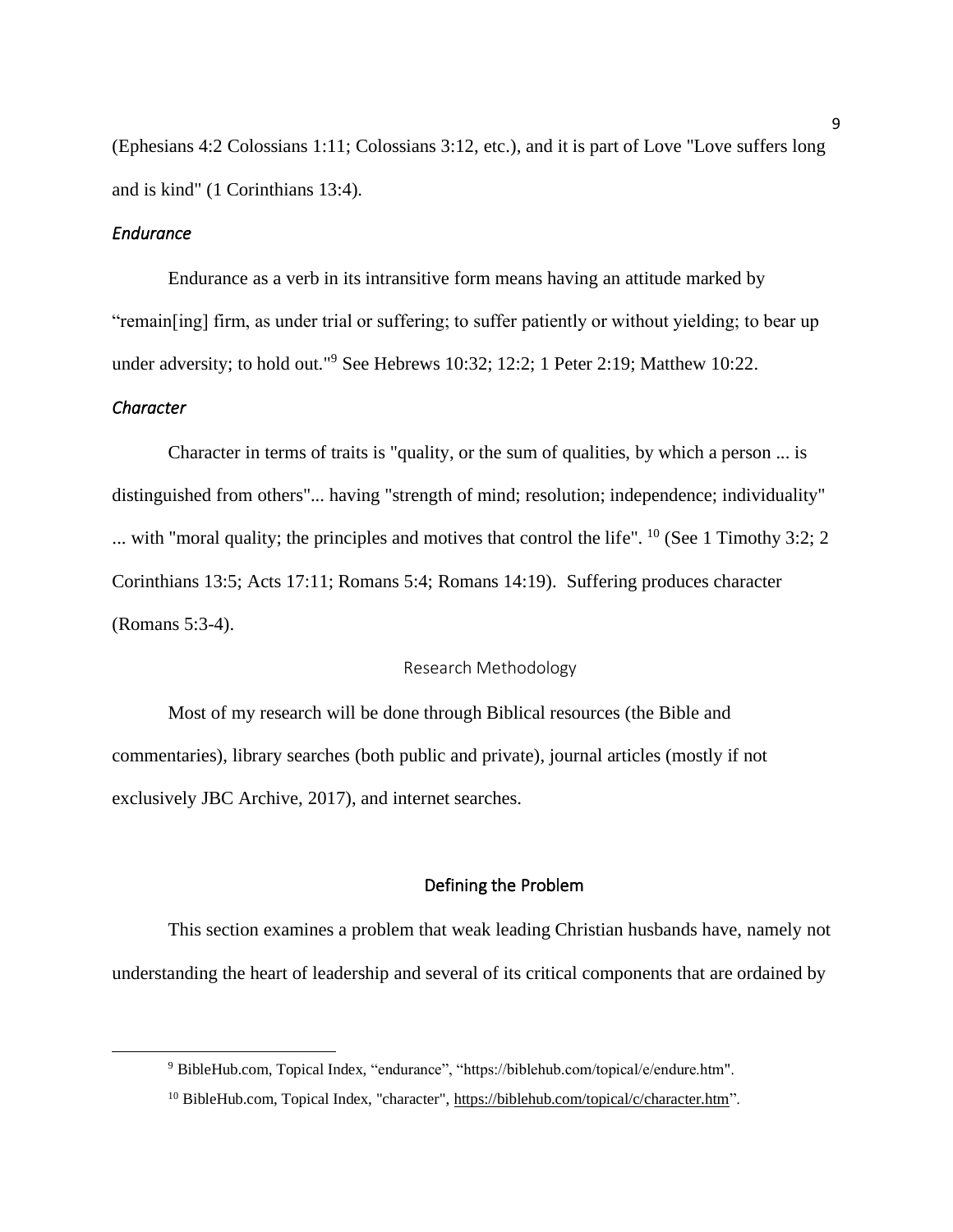<span id="page-13-0"></span>God so that they may please Him for His glory and our good.

### Lack of Understanding

### *Husbands to Learn*

Not knowing what the components of leadership are, nor understanding the key ingredients that contribute to being a leader under God, the weak husband often opts out of leading and defaults into comfortableness and passivity. They need admonishment and/or encouragement, education, and discipleship toward overcoming their sinful comfort. Therefore, before they can practice godly leadership, they must first study it, know why it is important, know what advances or diminishes it, and then know how to teach husbanding leadership to younger Christin husbands. This model toward understanding represents the prescription per Ezra. "For Ezra had set his heart to study the Law of the Lord, and to do it and to teach his statutes and rules in Israel" (Ezra 7:10).

## *Secular View*

Psychological self-help books and management leadership training manuals have methodologies aimed at leadership in worldly organizations and are of course not rooted in the Bible and, therefore, have no godly authority for true Christian husband leadership.

### *Biblical View*

The Bible is inerrant and sufficient to inform us of all godly characteristics and principles, including the characteristics of Christian leadership and, therefore, has godly authority for true husband leadership.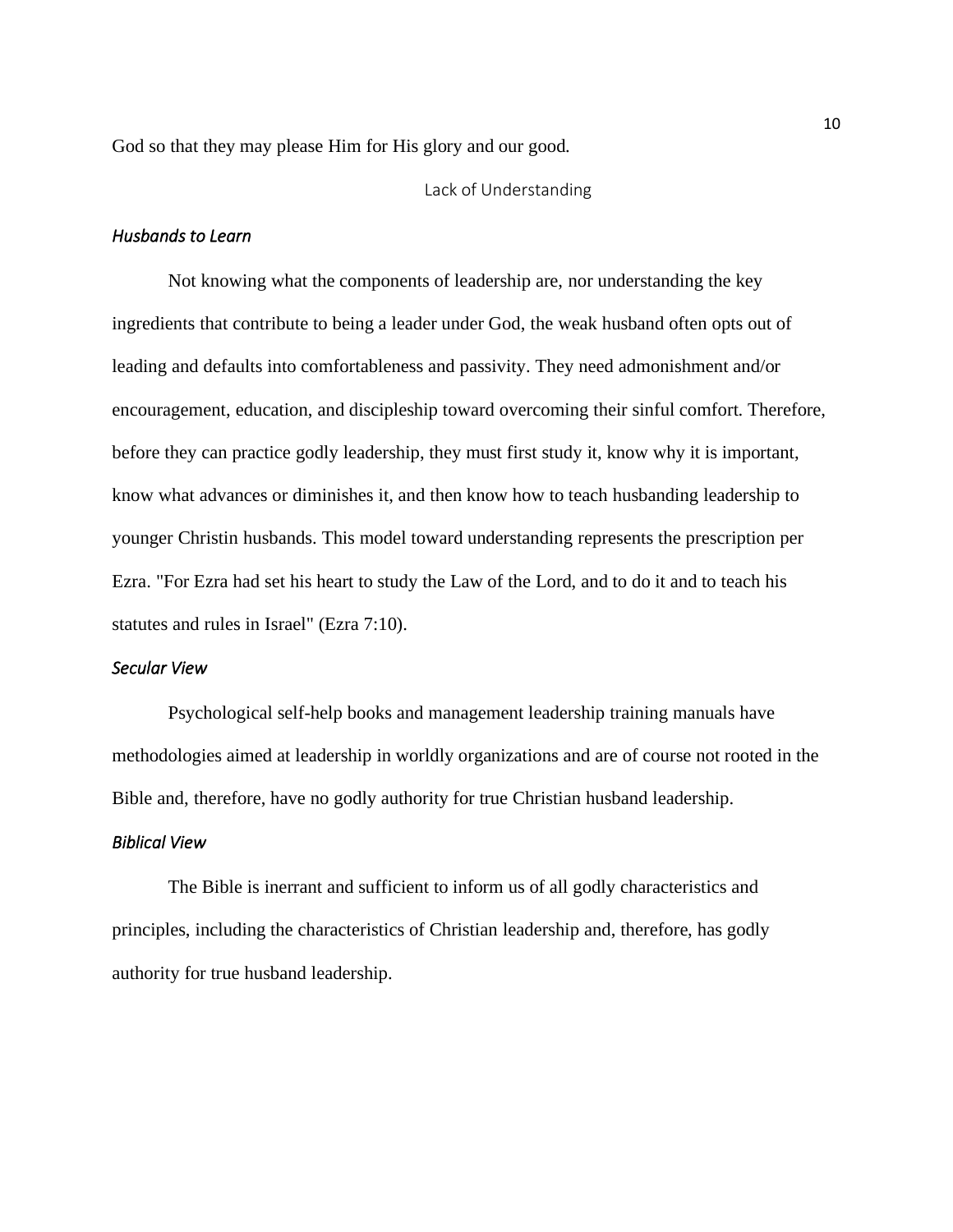#### Family Milieu

#### <span id="page-14-0"></span>*The Wife*

The counselee (i.e., the weak leading Christian husband) may have a wife who is smarter, more communicative, more organized, and/or more forward thinking than he is, or not. Nonetheless he is designated by God to be the leader in their home. So how does he proceed? *Marriage Dynamic* 

It is necessary to discern the marriage dynamics of both the husband and the wife to assure that neither is sinning in the relationship such a way that prevents the husband from leading correctly, and the wife from following correctly.

## *Headship*

Headship is position of God over Christ and Christ over man (husband) and husband over woman (1 Corinthians 11:3; Ephesians 5:22-33). God has Christ submissive to him. Christ has husband submissive to him. Husband has wife submissive to him (also Colossians 3:18). Our counselee must recognize that he has the role of headship in the marriage, and that what flows from headship is love (Ephesians 5:33). Whether or not our counselee knows he is head and leader our counseling purpose is to engage him to do so.

### *Individual Personalities*

Each spouse brings to the marriage his and her own personality: God given attributes, as well as learned behaviors. One of those measurables is how much they engage in relationships. Each has a tendency towards either isolating themselves from (need for safety), or fully engaging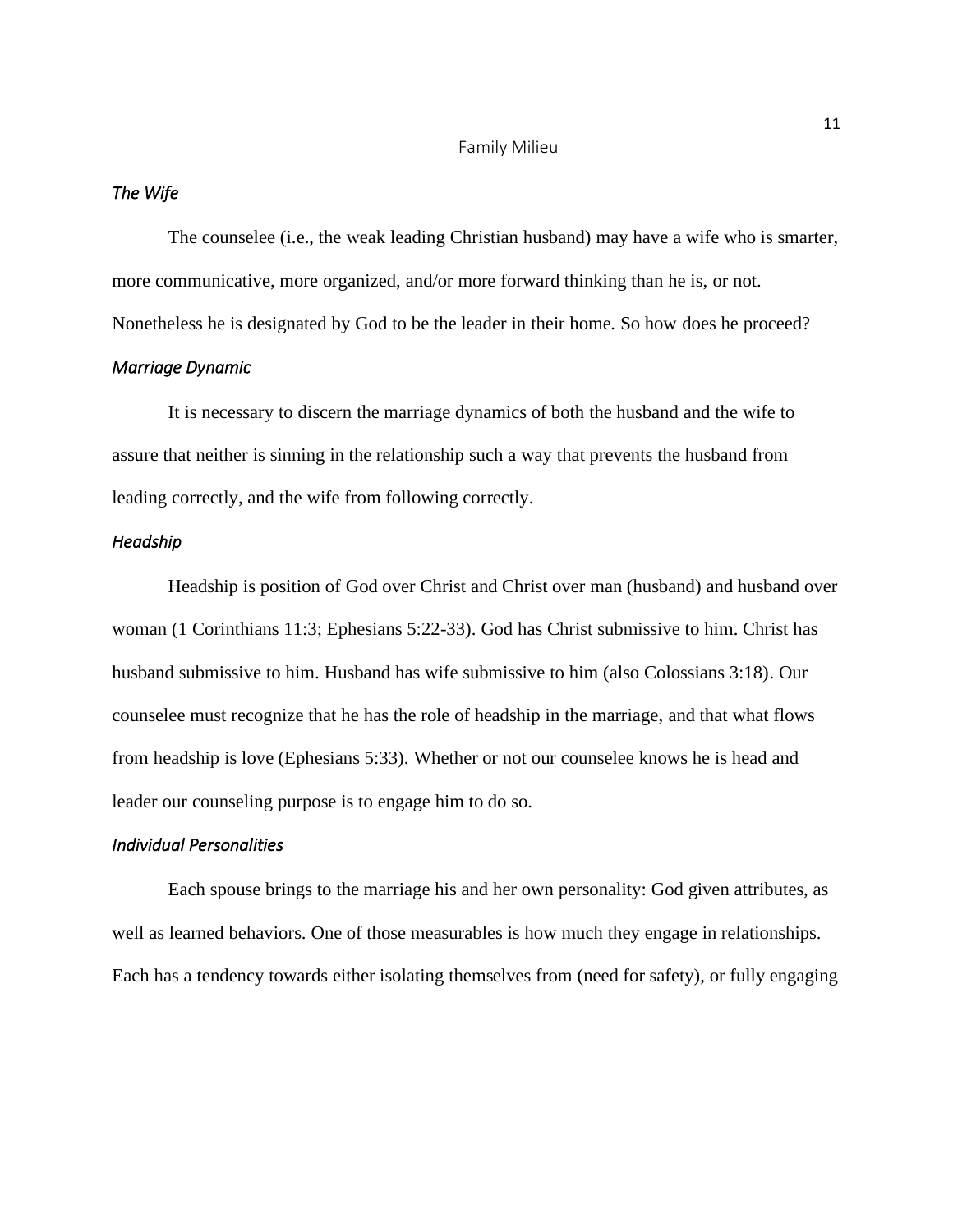themselves in (need to immerse to be alive) the marriage.<sup>11</sup> Each of these tendencies will impact the style of leadership of the husband in marriage, depending on who he is relative to his wife. Any of the following four combinations will render its own challenges and sets of issues that the husband must work through in Christ: (1) engaging husband, isolating wife, (2) isolating husband, engaging wife, (3) both husband and wife engaging, (4) both husband and wife isolating. "Without a biblical model to explain the place relationships should have in your life, you will likely experience imbalance, confusion, conflicting desires, and general frustration."<sup>12</sup>

Social Milieu

### <span id="page-15-0"></span>*World At Large*

All secular societies of the world at large (including post-modern post-Christian America) have rejected God and the Bible.

### *America*

No longer is the social fabric in America based on diligence for moral excellence and spiritual leadership.

## *Female Leadership*

The push for strong female leadership exists in most corners of secular society today in post-modern America.

### *Husbands Leadership*

Minimization of biblical husband leadership in society has been pushed by the feminist movement, sexual revolution, same-sex marriage rights, transgender platform, and all forms of

<sup>&</sup>lt;sup>11</sup> M Lane, Timothy S., Tripp, Paul David, "Relationships: a mess worth making", 2008, New Growth Press, Greensboro, NC, 17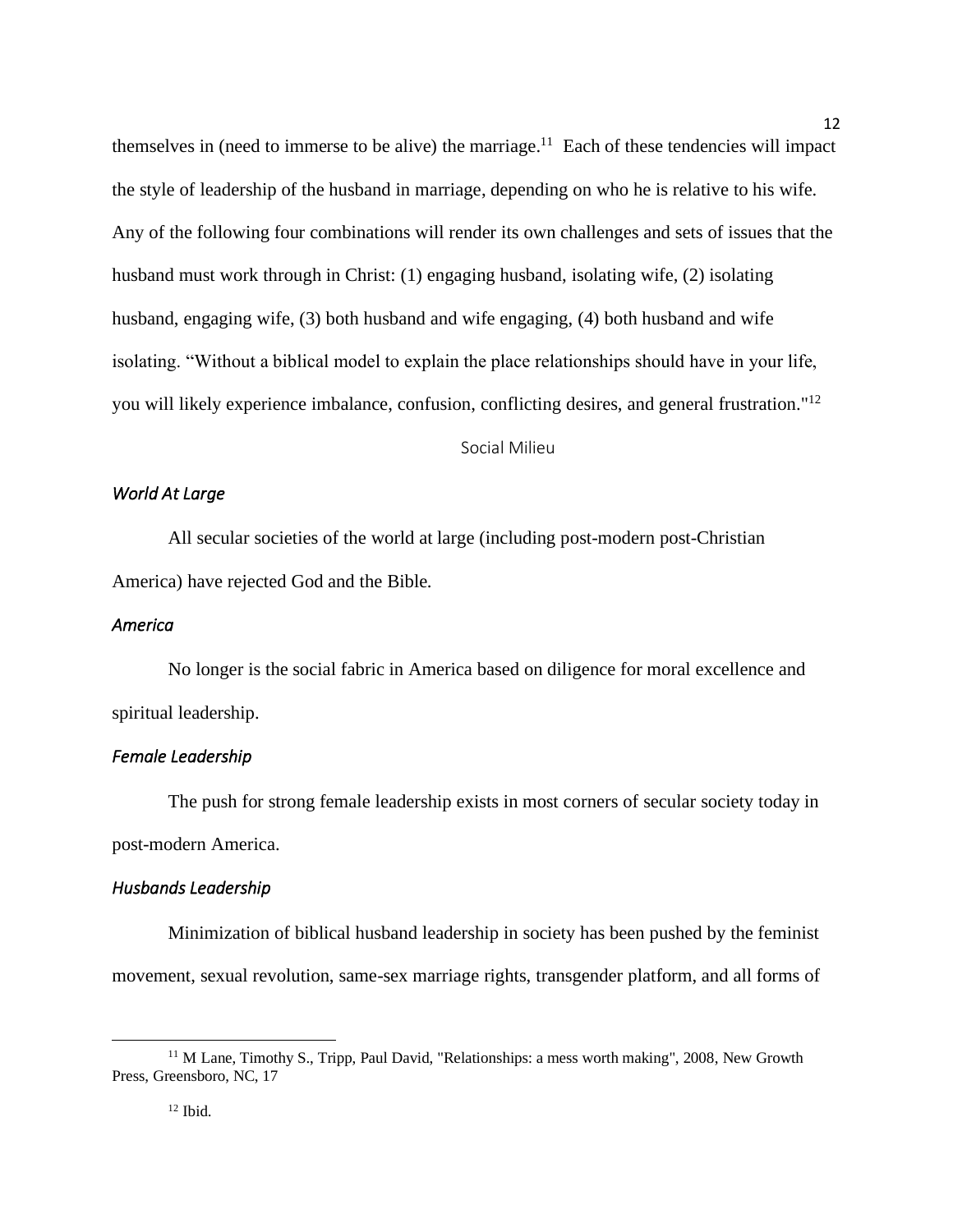immoral tolerance and advocation, which are all the far-reaching anti-Christian, destructive, subterfuge movements in society these days. So, it is no surprise that young Christian men who are passive, timid, and quiet in the world today have trouble getting their footing, and confronting the cultural societal pressure, to lead at home.

## *Worldly Success*

The push for worldly success, i.e., jobs, careers, toys, and escapes from reality, at the expense of character development is a fatal blow to biblical leadership in Christian husbands.

#### Church Milieu

### <span id="page-16-0"></span>*Women Pastors*

Woman pastors and elders are supported and endorsed by progressive liberal churches, i.e., leading in non-biblical ways.

## *Liberal Push*

Liberal self-service clergymen and very educated women propagated sentimental values of timidity, piety, and distain for competition through arts and literature while true virile religion started to lose its grip on society in culture in the nineteenth century American Victorian Era.<sup>13</sup>

#### *False Teachers*

False teachers – like the charismatics, and health and wealth gospel preachers – plague the Church and draw away these counselees from true godly character and discipline.

### *Dissenting Christian Authorities*

Many reputable Christian authorities on the front lines of ministry, such as Dr. John MacArthur ("Called to Lead: 26 Leadership Lessons from the Life of the Apostle Paul" and "The

<sup>&</sup>lt;sup>13</sup> Douglas, Ann, "The Feminization of American Culture", 1977, Farrar, Strauss, and Giroux, New York, New York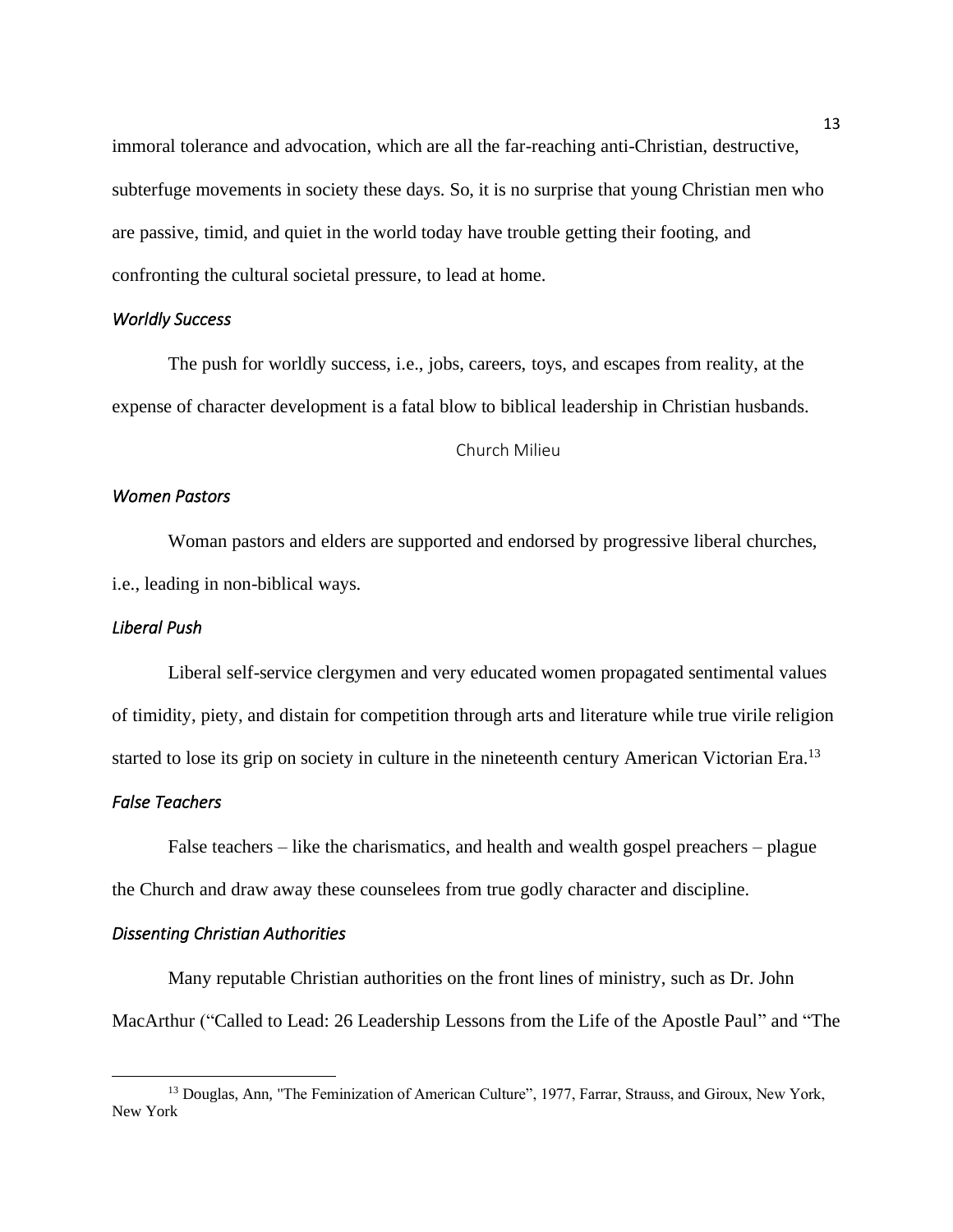Book on Leadership"), Dr. John Street (Men Counseling Men"), and Dr. Stewart Scott ("Exemplary Husband") corroborate the many forms of anti-Christian movements in the world systems.

#### A Secular View of Leadership

<span id="page-17-0"></span>This section takes a very brief look at what the secular world asserts as best practices and skills necessary to be a leader. As a counselor this is important to be aware of because (a) our counselees likely live and work amid these leadership realms, and (b) these secular models drive a great deal of church leadership, who in turn are influencing our counselees. So gaining background on these influences should be helpful.

Secular Type Definitions

## <span id="page-17-1"></span>*Passive Aggressive*

There exists a type of secular leader who is passive-aggressive, non-confrontational, tolerant, who endorses the redefinition of meanings (see  $LGBTO$ )<sup>14</sup>, embraces equity and diversity, "values harmony and relationships over directness and honesty"<sup>15</sup> and maintains conformance to this agenda. These politically correct, "non-offensive" managers at work can seem to be "kind and gentle" worldly leaders. As they succeed the implication is that they are "good leaders". So, if our counselee comes from this arena, he can believe that similar passive approach to home leadership is acceptable, and that any failure at leadership is not his fault or problem.

<sup>&</sup>lt;sup>14</sup> Lim, Fidelindo DNP CCRN, Jones, Paul Andrew MS, et. al. "A guide to fostering an LGBTO-inclusive workplace", Nursing Management (Springhouse): June 2019 - Volume 50 - Issue 6 - p 46-53

<sup>15</sup> Desai, Rajvi, "Why Some People Shy Away From Confrontation", Mar 3, 2020, <https://theswaddle.com/psychology-non-confrontational-attitude/>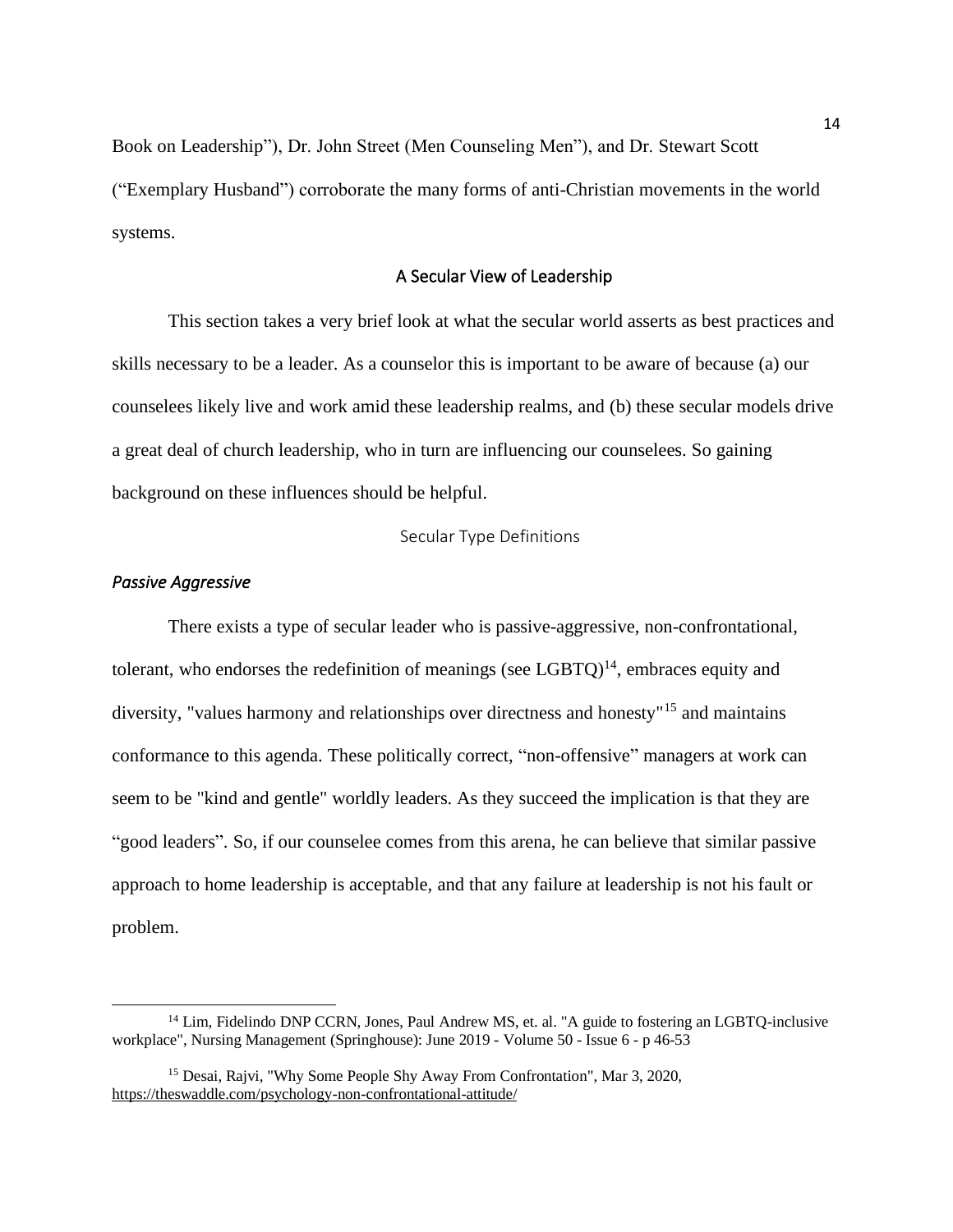### *Confrontational*

Another type of secular leader is the confrontational leader who is comfortable with command and control; is the alpha male, is independent, action oriented, is smarter than most people, has extraordinarily high levels of performance.<sup>16</sup> Our counselee tends to not possess this quality set and therefore can justify that his current passive, comfort oriented, nonconfrontational leadership at home is okay because his leadership is supposed to look different than the world.

Secular Actions and Best Practices of Leadership

## <span id="page-18-0"></span>*Embedded Values*

Winning worldly leaders *embed values* that include self-confidence, speed, simplicity,

"stretch",  $^{17}$  education, ideas, energy, and "edge".<sup>18</sup>

## *Winning Environment*

Winning leaders *generate a "winning environment"* for their people<sup>19</sup> with excitement,

where ideas win, and people flourish and grow.

### *Constant Rebuilding*

With the future as their palette, worldly leaders *must rebuild* their operations to meet new

<sup>18</sup> Ibid., 173

<sup>19</sup> Ibid., 178

<sup>16</sup> Ludeman, Kate, Erlandson, Eddie, "Coaching the Alpha Male", Harvard Business Review - The Magazine (May 2004)[, https://hbr.org/2004/05/coaching-the-alpha-male](https://hbr.org/2004/05/coaching-the-alpha-male) 

<sup>&</sup>lt;sup>17</sup> Tichy, Noel M., "The Leadership Engine: how winning companies build leaders at every level" (1997), harpers Business, a division of Harbor Collins publishers, New York, New York, 179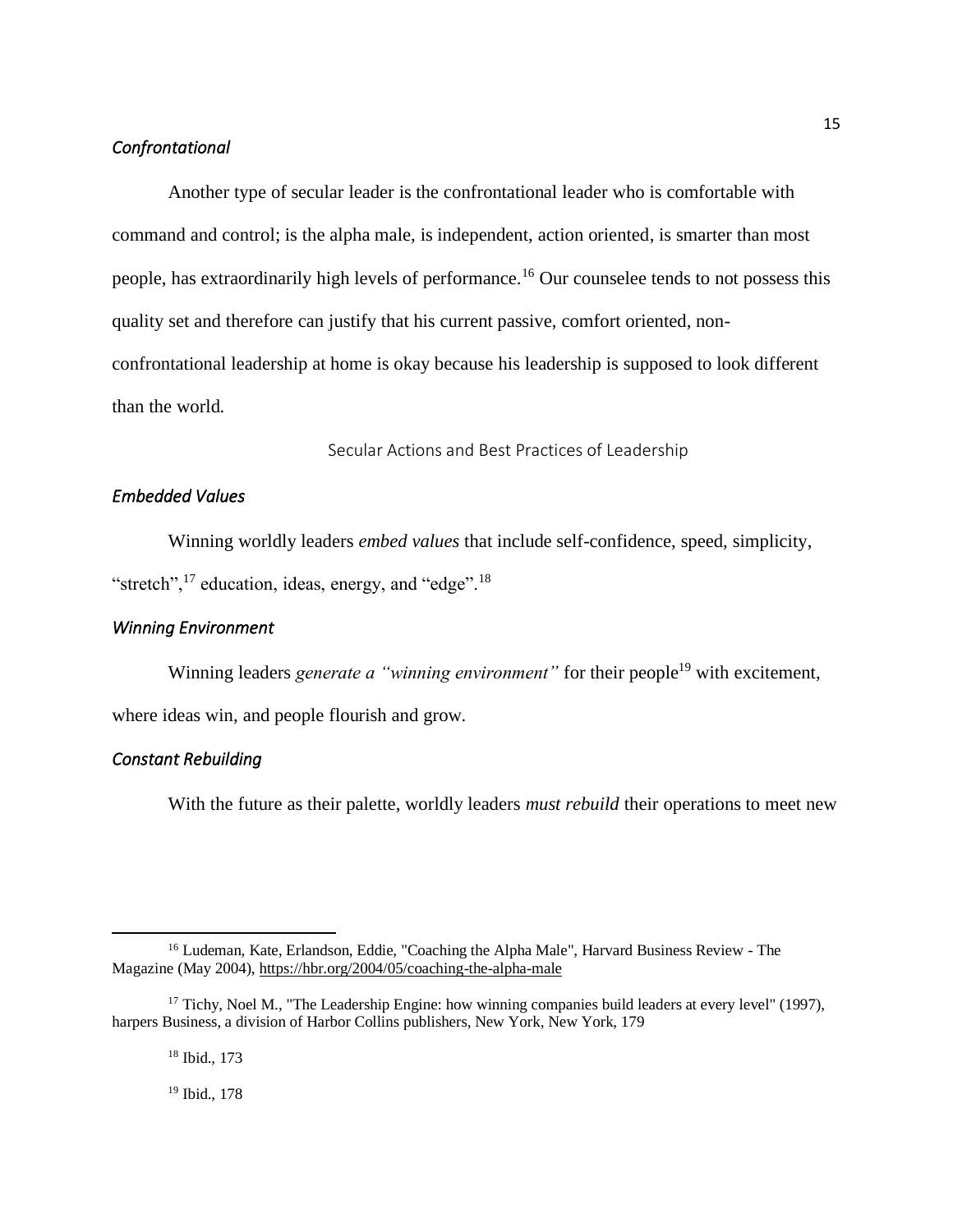demands – there is constant need for change to adapt.<sup>20</sup> So, leaders engage followers emotionally and rationally to build the case for organizational change to build better products, and then to successfully sell them, for a winning future. $21$ 

### *No Weakness*

People "can perform only from strengths. One cannot build performance on weaknesses  $\ldots$  we need to know our strengths in order to know where we belong." 22

Perks for Secular Leadership

### <span id="page-19-0"></span>*Rewards*

Good leaders in secular work gain respect, motivated employees, choice of best talent, more authentic employees, enhanced creativity.<sup>23</sup> And of course monetary increases.

#### *Recognition*

Good leaders get corporate-wide exposure through mechanisms like: wall of fame, a short film on their achievements, top performers club, and addition to the company's website. These forms of recognition boast their corporate value and gains them social recognition.<sup>24</sup>

 $20$  Tichy, Noel M., "The Leadership Engine: how winning companies build leaders at every level" (1997), harpers Business, a division of Harbor Collins publishers, New York, New York, 181

<sup>21</sup> Ibid., 178

<sup>&</sup>lt;sup>22</sup> Drucker, Peter F.," Classic Drucker,", (2006), Harvard Business School Publishing Corporation, Boston, Massachusetts, 4

<sup>&</sup>lt;sup>23</sup> Emelia, "What are the Rewards of Being a Leader", The Creativity Resource Guide, The CMH Group dba creativemindhabits.com, (2022)[, https://creativemindhabits.com/what-are-the-rewards-of-being-a-leader/](https://creativemindhabits.com/what-are-the-rewards-of-being-a-leader/)

<sup>&</sup>lt;sup>24</sup> Possibleworks.com, "21 Effective Ideas for Employee Rewards and Recognition Program", viewed 4/22/2022, https://possibleworks.com/blog/21-effective-ideas-for-employee-rewards-and-recognition-program/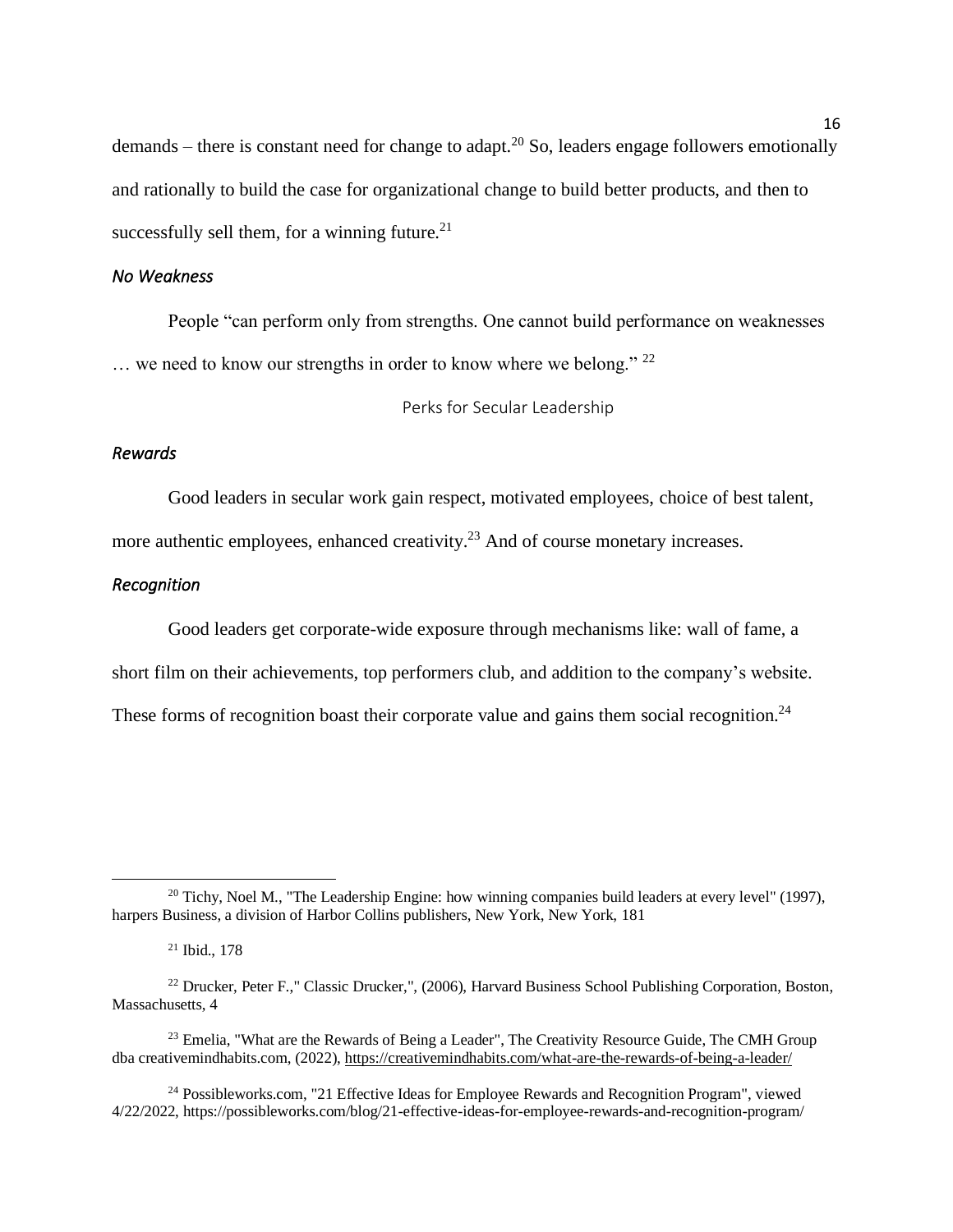#### A Biblical Perspective of Husband Leadership

<span id="page-20-0"></span>Regardless of whether the husband is quiet or not, there are godly expectations of how to lead his home. Although there are many table stake ingredients to godly husbandry, some biblical leadership qualities may be considered key ingredients to affecting this leadership.

Qualities of Husband's Leadership

### <span id="page-20-1"></span>*Qualities/Facets of Leadership*

There are many qualities/facets of leadership that a Christian husband must have to lead his wife and family well. They include at least thirteen: (1) vision (John 6:38); (2) pursuit, i.e. not lazy; (3) lovingly kindness; (4) true shepherding, not hierling (1 Peter 5:2); (5) tactics, led by example (Matthew 6:5–15); (6) characteristics of a godly man (Timothy 3:1–3 and Titus 1:5–9); (7) oversee, manage his household well with oversight and not control (1 Peter 5:2–3); (8) involved in doing the right thing, with courage in the face of pushback; (9) diligent, no rationalizing away or selfishness (1 Peter 5:2; Philippians 2:3–4); (10) protector from danger physically and spiritually (John 10:11-13); (11) provider of wife's spiritual and physical needs (one Timothy 5:8); (12) instructor to discuss concerns and give instructions; (13) course corrector / disciplinarian aligned with vision (strategic and tactical) and (1 Thes 5:14); (14) restorer of souls as in Psalm 23.<sup>25</sup>

## *Love is the Greatest Command*

If the Christian husband is doing his job in loving his wife (1 Corinthian 13) as Christ loves the church (Ephesians 25-32), then the effect of that will be respect to him from his wife that he so desires (Ephesians 5:33). Interpolating from that principle we can say that leadership

<sup>&</sup>lt;sup>25</sup> Scott, Dr. Stuart, "The Exemplary Husband", 2002, Focus Publishing, Bemidji, MN, 117-130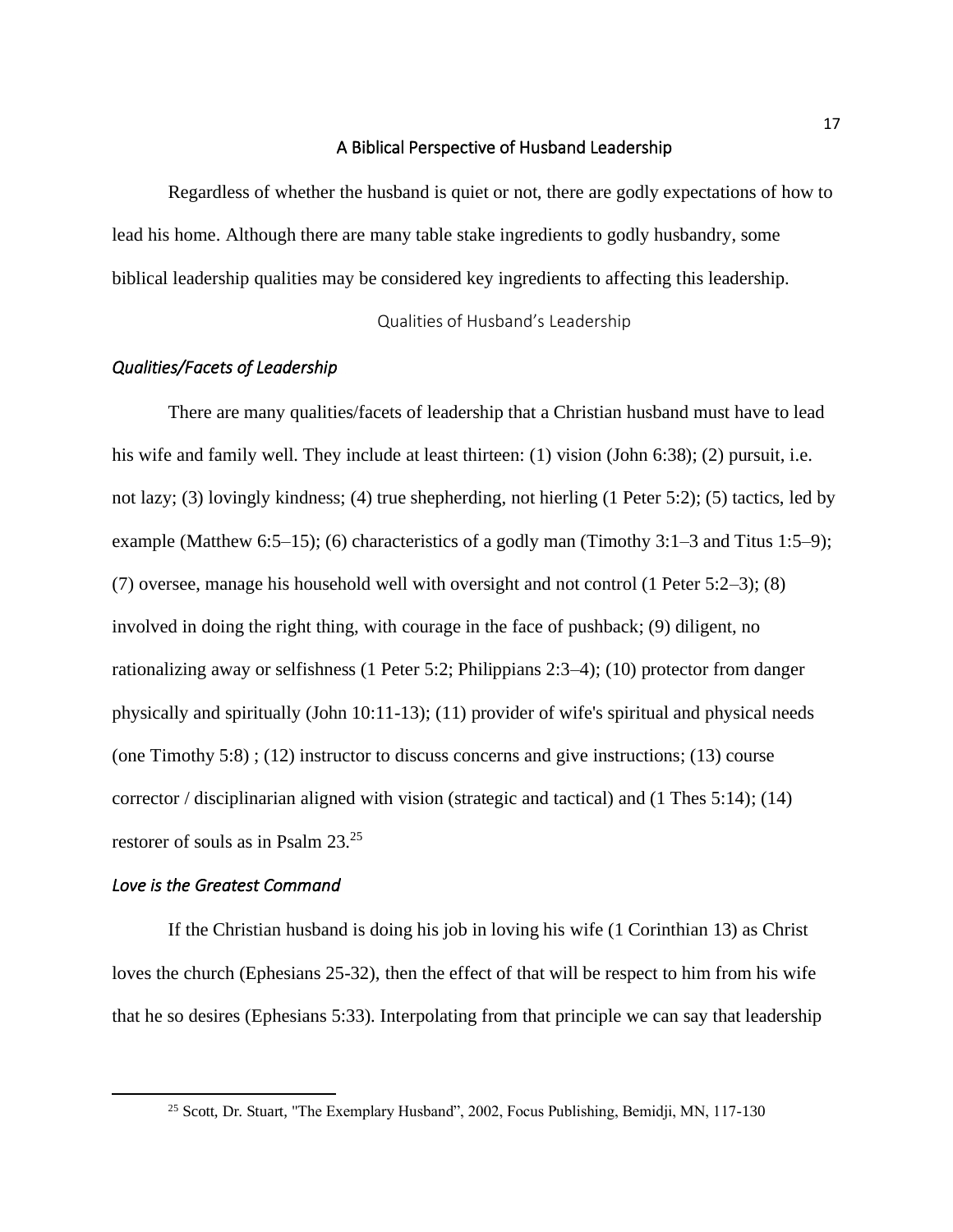flows from love and therefore all the improving on all the leadership categories can take place as the husband works first on love per 1 Corinthians 13.

### *What Leadership Does*

Leadership is God fearing, trustworthy, and hates bribes (Exodus 18:21). Leadership is faithful, sober-minded and sober, respectable, hospitable, able to teach, gentle, self-controlled and not quarrelsome, not a lover of money, and able to manage his household. (1 Timothy 3:1-7). Leadership loves genuinely, hates evil, holds onto good, honors and shows brotherly affection, is fervent in spirit, serves the Lord, rejoices in hope, is patient in tribulation (long suffering), is constantly in prayer, contributes to the needs of the saints and seeks to show hospitality (Romans 12:9-13). Leadership is exemplary in speech, in conduct, in love, in faith, and in purity. (1 Timothy 4:12). Leaders must be servants to others (Matthew 20:25-28; Mark 10:42-45; John 13:12-15; Luke 22:24-27). Leadership seeks counsel (Proverbs 11:14). Leaders must give an account for their charges' souls. (Hebrews 13:17)

### *What Leadership Does Not Do*

Leadership must not destroy and scatter the sheep (Jeremiah 23:1). Leadership does not grow weary of doing good, does not give up. (Galatians 6:9). Leadership does not strive in rivalry, is not conceited (but instead is humble and counts others more significant than themselves) (Philippians 2:3). Leadership in Christ does not lord it over others by exercising authority expecting to be served (Matthew 20:25-28; Mark 10:42-45; John 13:12-15; Luke 22:24-27).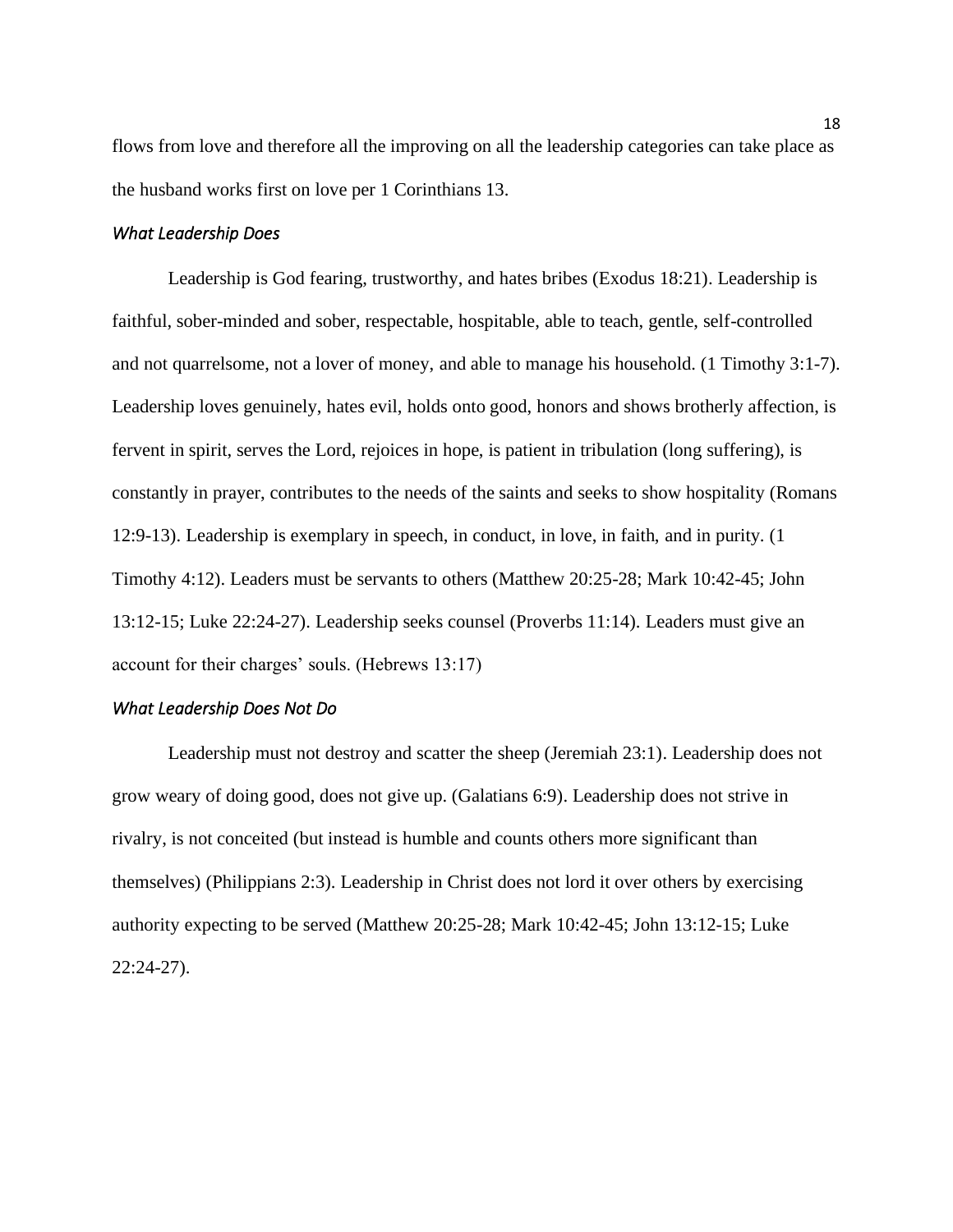#### <span id="page-22-0"></span>*Quiet or Loud*

The Bible does not distinguish between quiet or loud personalities regarding the requirement to lead. No matter the volume of their personality, the Christian husband is called to godly leadership (Ephesians 5:25-33; Colossians 3:19).

### *Different Gifting*

No two Christian husband's leadership will look *exactly* alike because God's gifts to each husband differs. As God gave different gifts to us according to His grace (Romans 12:6a) we each have a gifted function to perform in the body of Christ (Romans 12:4). And as we have a variety of gifts, we also have variety of services and varieties of activities, apportioned to each one individually as He wills (1 Corinthians 12:4,5,6,11). And we are encouraged to earnestly desire the higher gifts (1 Corinthians 12:31). Likewise, each husband's leadership qualities (see above) are "apportioned individually" and therefore are individually unique such that no two husbands will lead in exactly the same way. For example, it seems some husbands may have strength in kindness and doing chores (Matthew 6:5-15) but may be weak providing and protecting (easily intimidated and rolled over by men). While other husbands may be strong in providing and protecting but weak in kindness and instruction. Therefore, as apostle Paul encourages us to earnestly desire the higher gifts (this extends to leadership beyond our comfortable), all husbands should aspire to "leads, with zeal" (Romans 12:8b). Accompanied with different "heat" in one's life our counselee will lead tactically like no other but should strategically lead in similar godly veins.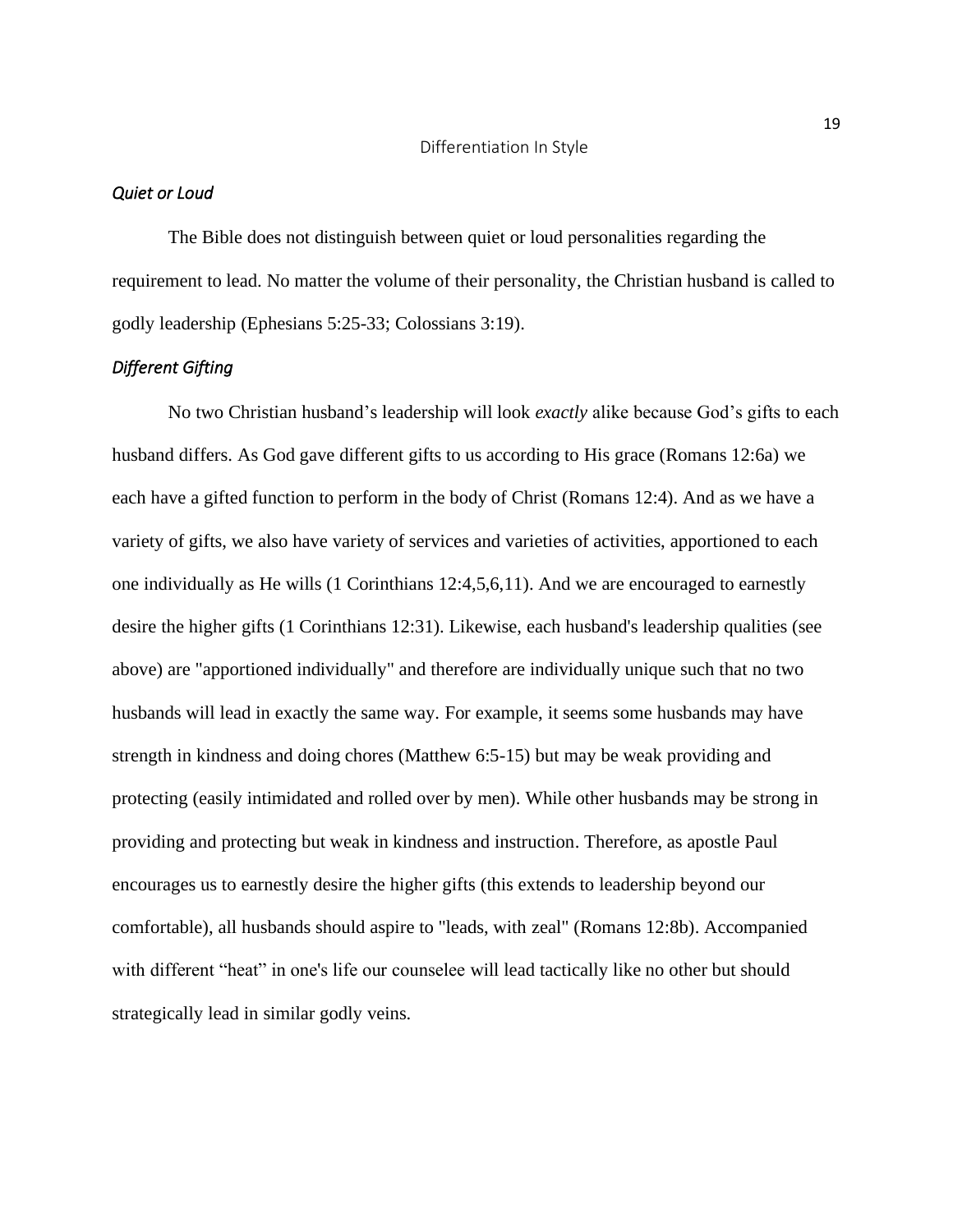#### Key Ingredient

#### <span id="page-23-0"></span>*Initiating*

As Jesus was the *author*, *initiator*, *captain* of our faith, He did it all for us and suffered for it (Hebrews 2:10; 12:2). And as Christ who is the head, and initiator and captain of the husband, so should husbands be the head, initiator, and captain for their wives (Ephesians 5:23- 24). When the husband initiates love to his wife, he makes it easier for her to submit (hupotassó: to place or rank under, to subject, to obey) to his leadership. After he *initiates* love, the result from his godly bride/wife is a flowing of respect to her husband.

Sins Preventing Christian Husbands from Leading

## <span id="page-23-1"></span>*Comfort, Selfish Comfort*

Self-isolationist – "Whoever isolates himself seeks his own desire; he breaks out against all sound judgment" (Proverbs 18:1). "Incline my heart to your testimonies, and not to selfish gain" (Psalm 119:36)! "For where jealousy and selfish ambition exist, there will be disorder and every vile practice. But the wisdom from above is first pure, then peaceable, gentle, open to reason, full of mercy and good fruits, impartial and sincere" (James 3:16-17).

Comfort versus pleasing people – How is "comforting others" different from "pleasing people". Trying to please people is the goal of getting their favor and approval for a certain benefit for your own sake from them. On the other hand, giving comfort to others is where we come along side those who are deep into problems as a result of sin (either theirs or others against them) and restore them gently (Galatians 6:1-5). The goal is God's favor and approval having love as the chief end, not a means to our own end.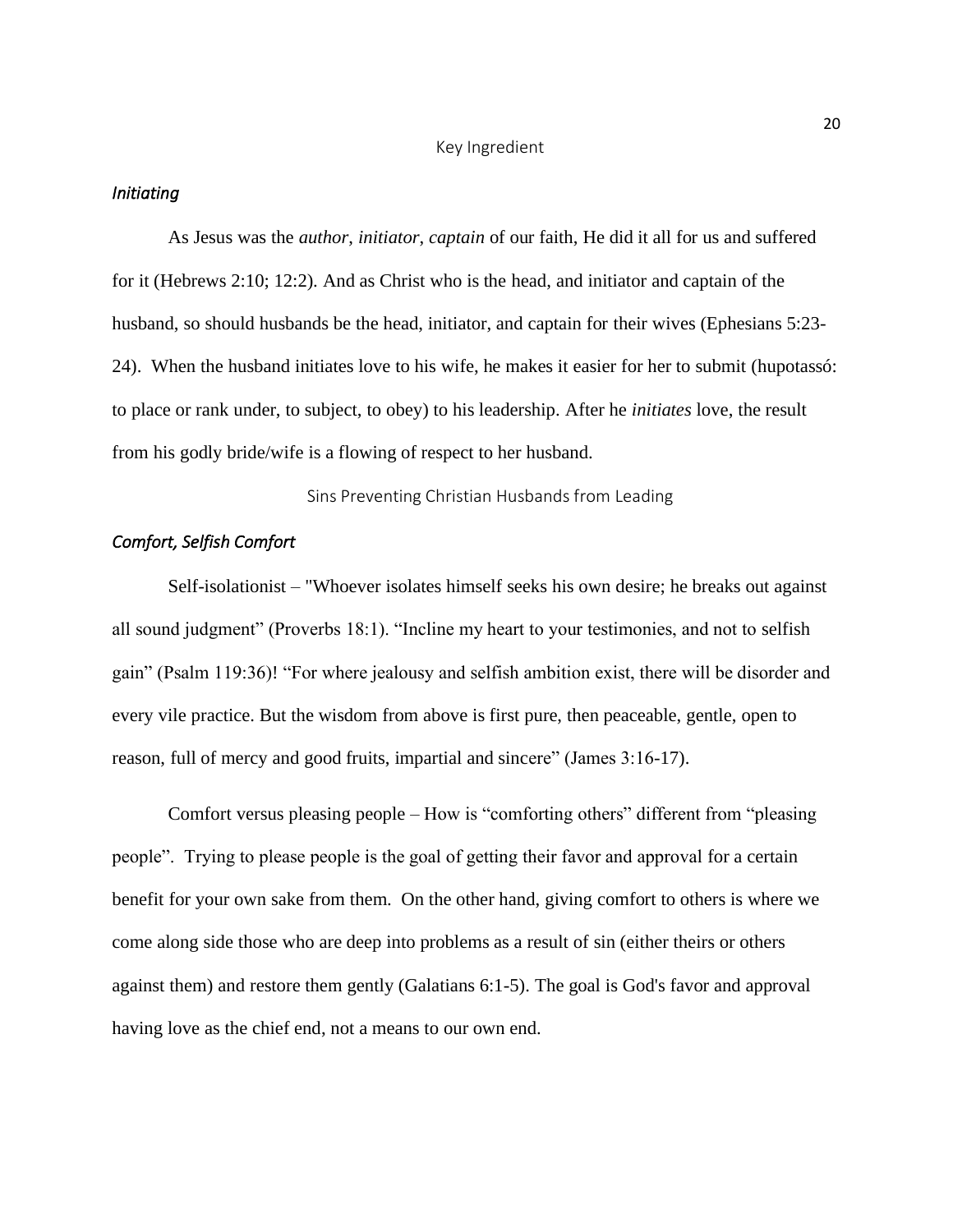Timidity – Timidity means "wanting courage to meet danger; easily frightened; timorous; not bold; fearful; shy."<sup>26</sup> Synonyms are nervous (easily agitated or annoyed, sensitive; excitable. Greek 4423. ptoesis- a fluttering, excitement, hence terror); shy (easily frightened; reserved); disheartened.<sup>27</sup> "Timidity would come by the failure to look towards the Reason-Principle or by looking towards some inferior phase of it."<sup>28</sup> Sometimes timidity occurs "by the mere absence of adequate stimulus"<sup>29</sup> Either way, "God gave us a spirit not of fear but of power and love and selfcontrol" (2 Timothy 1:7). "He said to them, "Why are you so afraid? Have you still no faith" (Mark 4:40)?

Cowardice – Cowardice is "extreme timidity; base fear of danger or hurt; lack of spirit"<sup>30</sup>; "wanting courage; spiritless, proceeding from fear of ..."<sup>31</sup> "And Simon Peter stood and warmed himself. They said therefore to him, Are not you also one of his disciples? He denied it, and said, I am not" (John 18:25). "Peter then denied again: and immediately the cock crew" (John 18:27). "So, when they had rowed about five and twenty or thirty furlongs, they see Jesus walking on the sea, and drawing near to the ship: and they were afraid" (John 6:19). "Nevertheless, among the

 $29$  Ibid.

<sup>26</sup> Webster's Revised Unabridged Dictionary, "timid", https://biblehub.com/topical/t/timid.htm

<sup>&</sup>lt;sup>27</sup> Biblehub, "Timid", https://biblehub.net/searchtopical.php?q=timid

<sup>&</sup>lt;sup>28</sup> Plotinus, "The Six Enneads — Third Ennead, Sixth Tractate. The Impassivity of the Unembodied", [https://biblehub.com/library/aquinas/summa\\_theologica/whether\\_daring\\_is\\_opposed\\_to.htm](about:blank) 

<sup>30</sup> Webster's Revised Unabridged Dictionary, https://biblehub.com/topical/c/cowardice.htm

<sup>31</sup> Biblehub, "Timid", https://biblehub.net/searchtopical.php?q=timid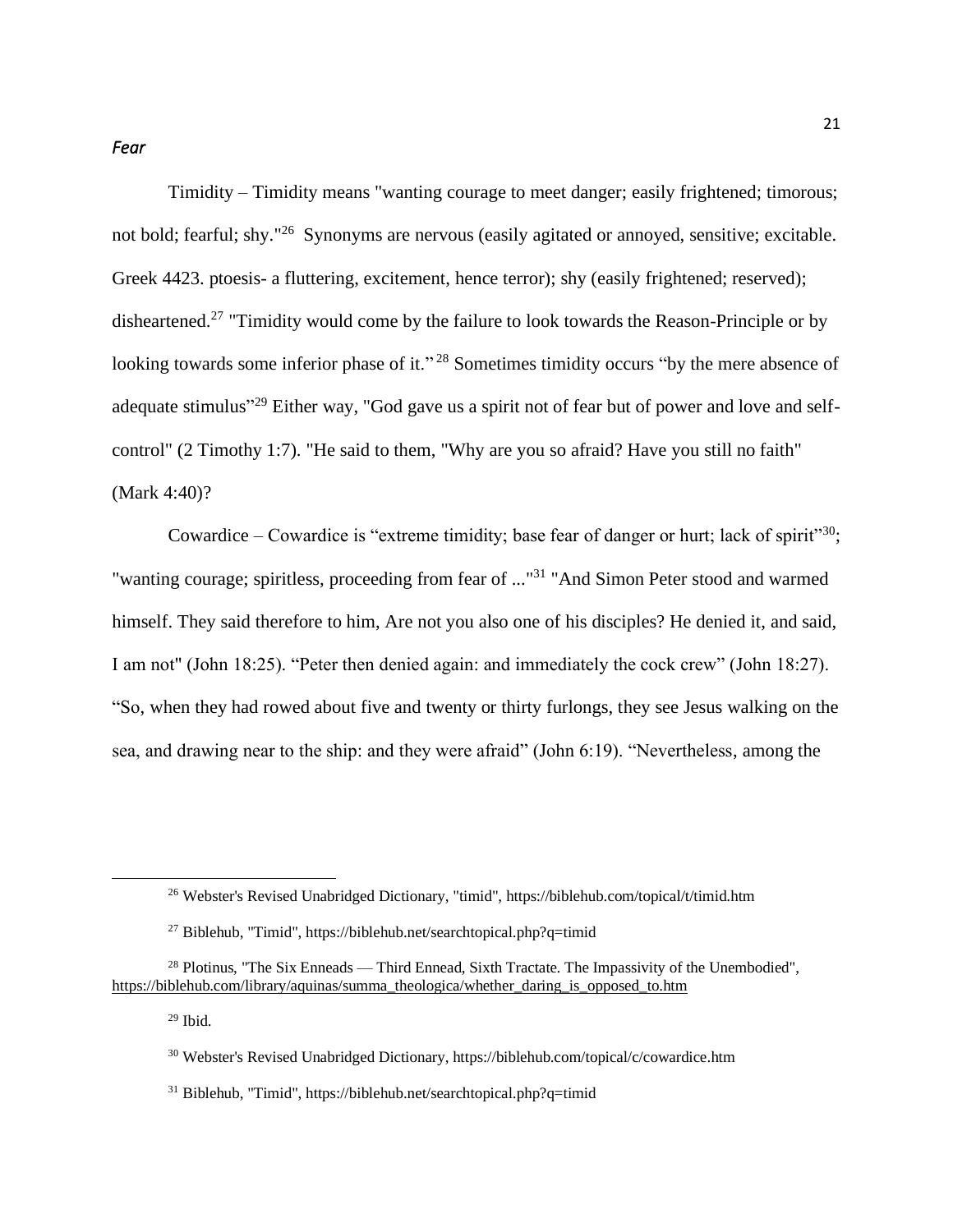chief rulers also many believed on him; but because of the Pharisees they did not confess him, lest they should be put out of the synagogue" (John 12:42).

Fear of man – "The fear of man lays a snare, but whoever trusts in the Lord is safe" (Proverbs 29:25). "So, we can confidently say, 'The Lord is my helper; I will not fear; what can man do to me'" (Hebrews 13:6)? "And do not fear those who kill the body but cannot kill the soul. Rather fear him who can destroy both soul and body in hell" (Matthew 10:28).

Anxiety – Anxiety is a disturbed state of uneasy concern while awaiting the outcome of a future event and wanting a certain result but not having any control over it, nor having any trust in God's sovereign plan. "Do not be anxious about anything, but in everything by prayer and supplication with thanksgiving let your requests be made known to God. And the peace of God, which surpasses all understanding, will guard your hearts and your minds in Christ Jesus" (Philippians 4:6-7). "Casting all your care on him; for he cares for you" (1 Peter 5:7). "And take no thought for your life ... is not the life more than meat, and the body than raiment" (Matthew 6:25-34)?

#### *Omissions*

Lack of communication – Jesus communicated in various ways: by large physical gestures/action (e.g., overturning tables of the money changers), by smaller details non-verbal expressions (e.g., drawing on the ground), by voice (e.g., speaking words of healing, direction, compassion, and truth). Omission of communication is sinful. For example, husband and wife are biking, single file on the sidewalk, husband in front and wife just behind. Some large truck for tree care was parked in a driveway just ahead. The husband decides to stop but did not communicate it to his wife as he assumed she knew what he was doing. She did not, and fervently asked what he was doing. Fair point, if he had communicated to her there would be no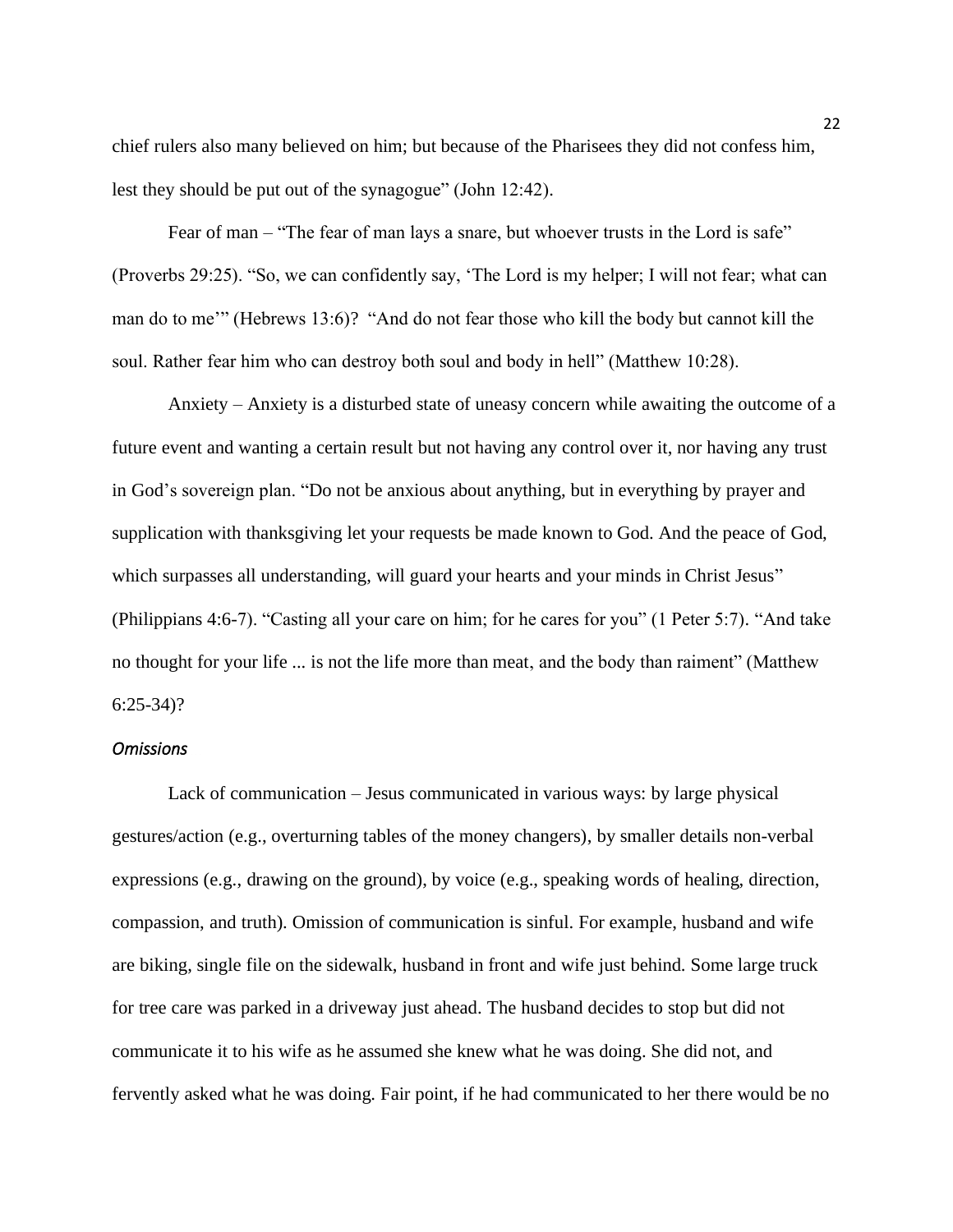question where he was going. When husbands communicate then his wife and others who follow him, i.e., children, will know what he is doing and where he is leading, and it will not be a mysterious trust. Now trust is a good thing to discuss as a trait of a good follower, but it is not a trait for the leader to presume upon. A good leader will behave rightly as a leader and communicate regardless of whether or not the follower trusts.

Hiding – Consider the environment of the counselee: is there a sense of wickedness from which he is hiding to protect himself (Proverbs 28:12,28)? Or is his hiding a case of concealing his transgressions? He "will not prosper, but he who confesses and forsakes them will obtain mercy" (Proverbs 28:13).

Excuses – Husbands receive a tremendous blessing and privilege of marriage, companionship of a wife and possibly a family. They must not neglect such a sacred privilege by making excuses to pardon themselves of the duty of such a great calling. See Luke 14:18. God will not be pleased.

### *Opposite of leading*

Is our passive, un-initiating husband (i.e., our counselee) doing the opposite of leading? Although passive unengaging husbandry seems not offensive and might also seem pleasant in some circles, it is perhaps more dangerous than one could think. Let us look at the two steps of the "two-point swing" model:  $1 \Rightarrow 2 \Rightarrow 3$  (step one is going from "1" to "2"; step two is going from "2" to "3"). Let us first look at this model as it applies to the example of thievery. When is a thief ("1") no longer a thief ("3")? The answer is, not when he is no longer stealing ("2") because then he is just a thief on vacation. Rather the thief ("1") is no longer a thief when he is working a job earning a living AND giving some of what he earns away ("3"). Likewise, leadership by husbands takes the same form. Not leading would be akin to thievery like obfuscating, road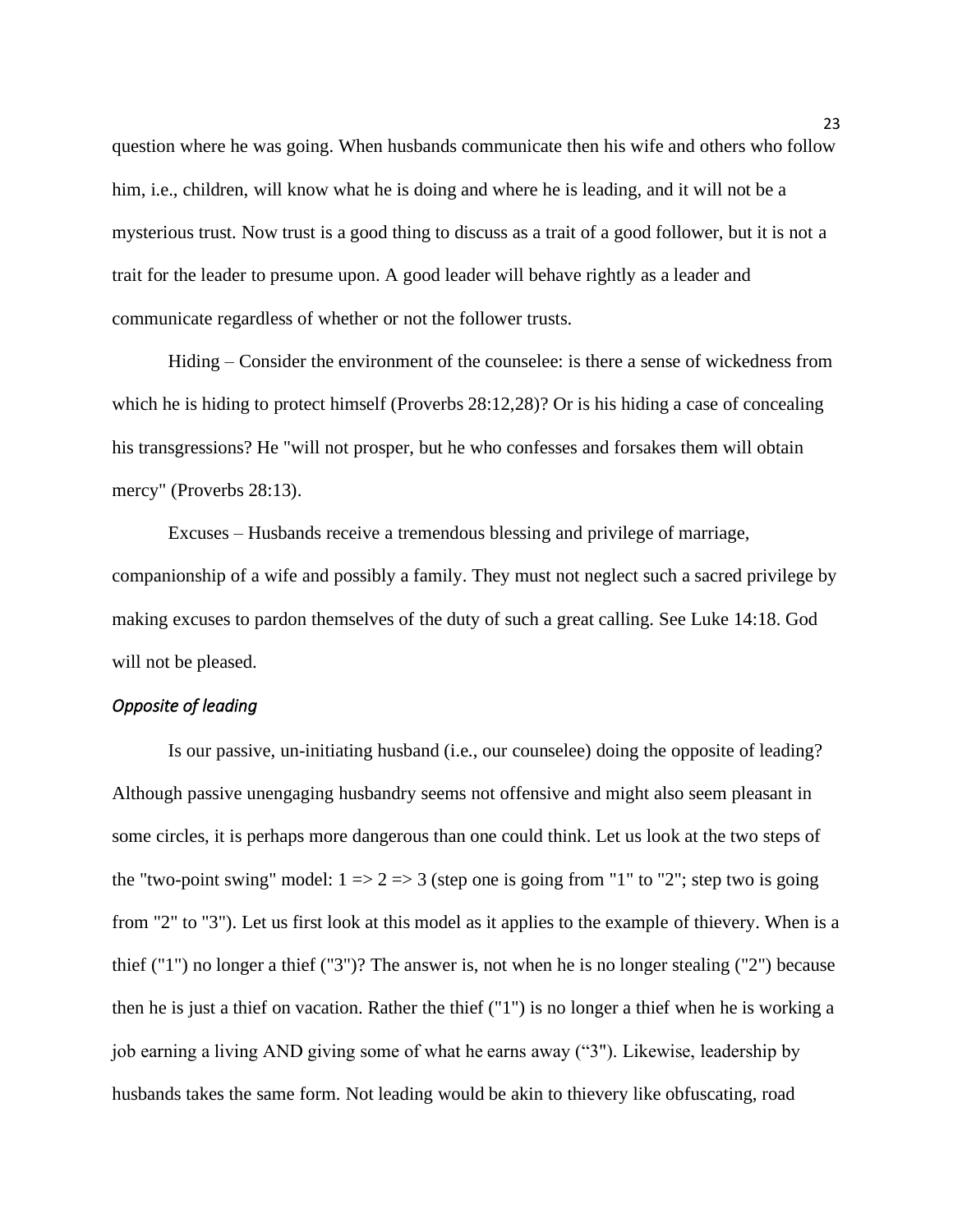blocking, or vetoing godly voices ("1"). While the passive husbandry that is not obfuscating, road blocking, or vetoing godly voices, but just kind of following, i.e., not leading, is the middle ground ("2"). Certainly, that seems not as bad as obfuscating and road blocking. While the real leadership is the active engagement that is called for in Romans 12:8 to lead with zeal ("3")! So, what about someone who is just not stealing, nor are they working and giving? And what about the husband who is just not leading, nor are they initiating and giving? It could be argued that this middle state ("2") is a "lukewarm" situation; a do nothing state. It is neither the living in the kingdom of God actively, nor is it active in sin. It is possible that it is a sin of omission. Perhaps this is the kind of sin that Jesus warns us of in Revelation 3:14-22 to not be lukewarm as he called out the church of Laodicea. This is a dangerous state. Like the expression "evil prevails when good men do nothing", "evil prevails when Christian husbands who are supposed to lead do nothing"

#### A Plan for Counseling this Counselee to be a Biblical Leader

<span id="page-27-0"></span>This section proposes a solution for reformation toward biblical husband leadership based on the stages of 2 Timothy 3:16. This section includes discussion topics with the counselee, and homework assignments. The normative biblical counseling process opens with a couple of sessions to perform data gathering to identify the full extent of the background of the counselee that includes all pertinent physical and spiritual aspects of his life. Within these first two sessions it is imperative to ascertain whether the counselee is a true believer in Jesus Christ. The question is, "Does this counselee have saving faith in our Lord Jesus Christ"? His spiritual condition will affect the total direction of the counseling. We start with the counselee filling in the ACBC PDI form and then ask questions about his beliefs (Hebrews 11:6). At the conclusion of the normal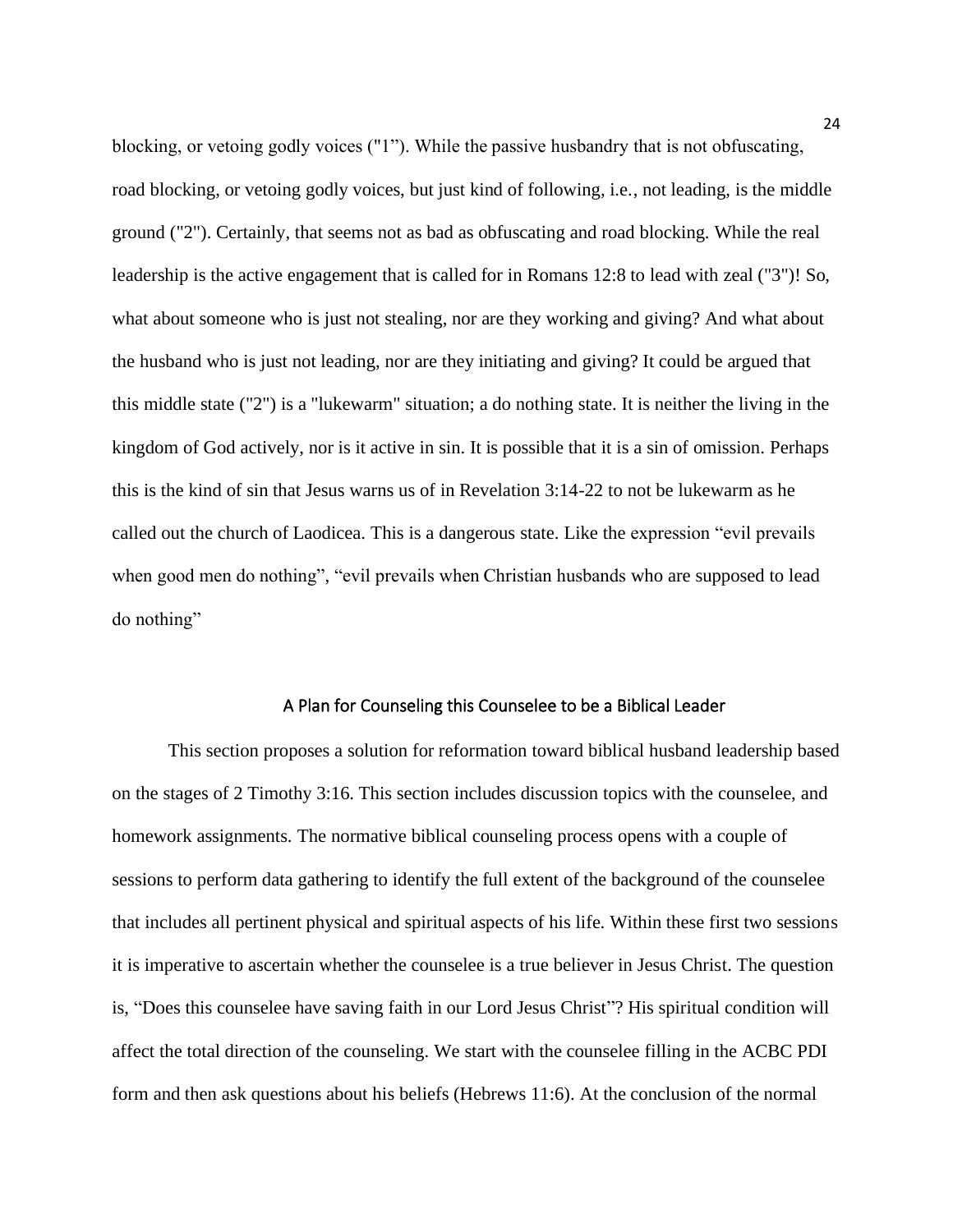counseling commitment, it may be necessary for the counselor periodically to verify that the husband is faithful to the work that the Lord has him to do in his life that will make him the full leader God has created him to be.

Learn the Biblical Model

## <span id="page-28-0"></span>*Teaching*

Passive husbands who are attempting to lead must first learn and understand what the issues are, and what is involved in biblical leadership of his wife and home.

### *Weak Leadership is First a Spiritual Problem*

The fall - Though being placed as the original husband/leader Adam failed the integrity test. As he pointed to Eve, as if to justify himself and try to get out of his sin, he only reveals his passivity and lack of responsibility (Gen 3:12).

The want - A desire or penchant for ease of life – comfortableness – that amounts to laziness seems to be one of the biggest contributors to weak leadership. The reason it leads to weak leadership is because worshipping any idol will wreak havoc in one's life. A particular havoc of worshipping the comfortable (peace, peace) idol is the transfer of his leadership responsibility to his wife. In doing so our counselee has become disengaged, self-comforting, and isolated. So, the fruits born are passivity, "passing the buck," and rationalizing bad habits.

Deceiving Self - Our counselee has deceived himself into believing that all is okay and there is peace, peace when there is no peace (Jeremiah 6:14). This husband convinces himself that all is well.

Wife's list – As our counselee deceives himself to thinking all is well (peace, peace), meanwhile his wife has a list of many, many issues. Issues that the wife who is designed to be the helper easily recognizes but for which there is no reception by her husband.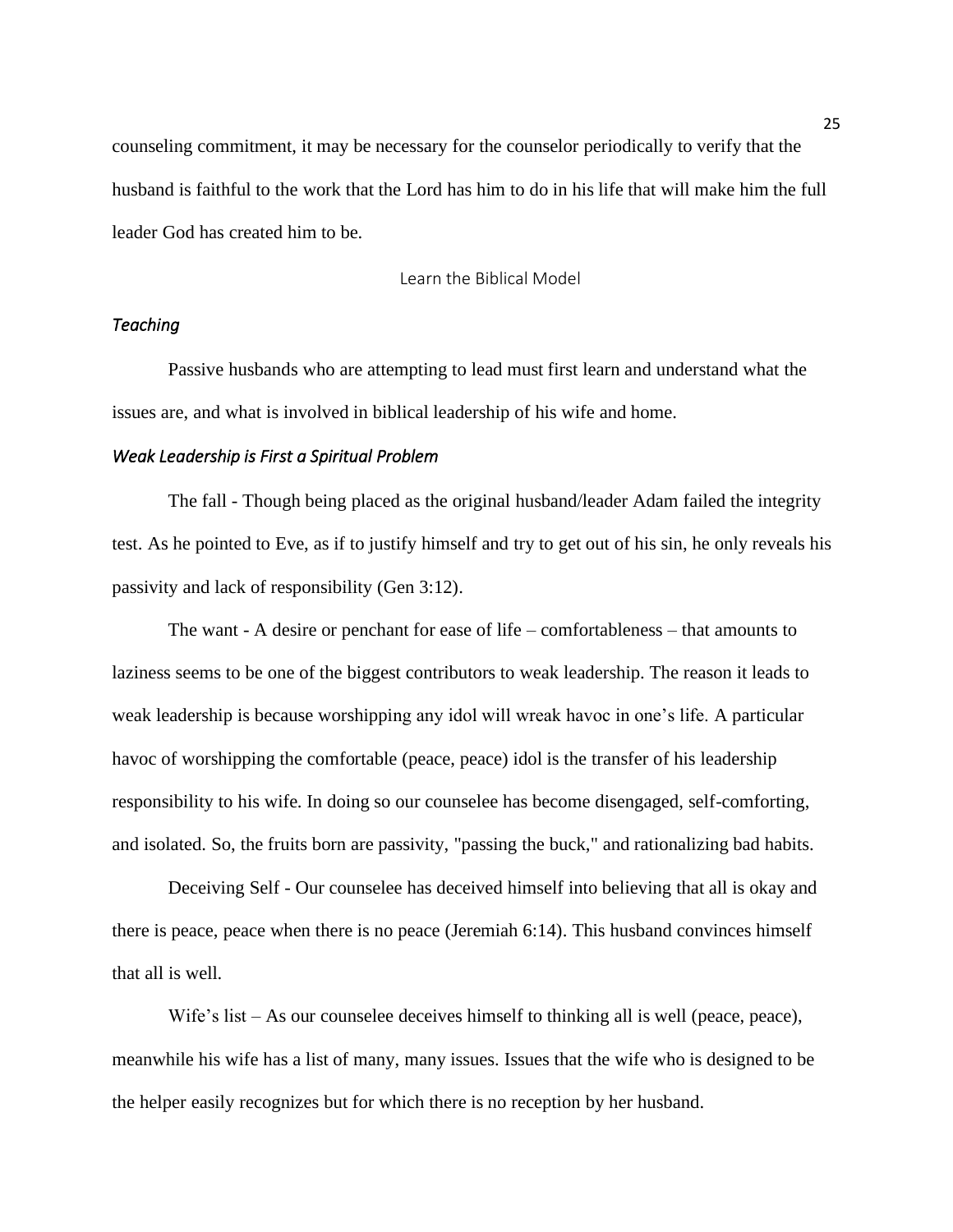Secular influences - Allowing himself to be drawn into secular influences that leads him away from biblical leadership into secular, non-leadership activities, our counselee is failing to move toward God which will not bode well for his future. This is a spiritual problem.

Leading without Christ – The "other side of the horse" from which a passive non-leading husband can fall off would be if he tries to strongly lead without the love of Christ. He could end up engaging in command-and-control leadership, barking out orders from his position of authority, which is neither leading nor loving his wife. He lords it over his wife with a spirit of self-service (1 Peter 5:3; Mat 20:25). This is a spiritual problem.

#### *Man is a Dichotomist Creature*

Man is a dichotomist creature and therefore some physical issues may impinge his spiritual being that hinder him from leadership/initiating well/rightly. It is important to understand sleeping patterns, alcohol usage, medical issues, medications, over-the-counter and illegal substances, and habits, etc., which can negate the husbands ability to sacrificially lead.

Though the husband may have physical limitations, they are never to be used as excuses. In fact, he must "discipline [his] body and keep it under control" just as the apostle Paul did as he emphasized the importance of striving for the spiritual "imperishable" prize driving himself to "exercises self-control in all things ... I discipline my body and keep it under control" (1 Corinthians 9:24-27). Therefore, our counselee is certainly not beyond suffering – remember, he has not gotten to the point of suffering – for leading and righteousness' sake – as Jesus or Paul or any of the apostles.

### *Forms of Initiation*

Initiation in leadership has two definitions that must be considered for counseling, plus other considerations: starting point and results.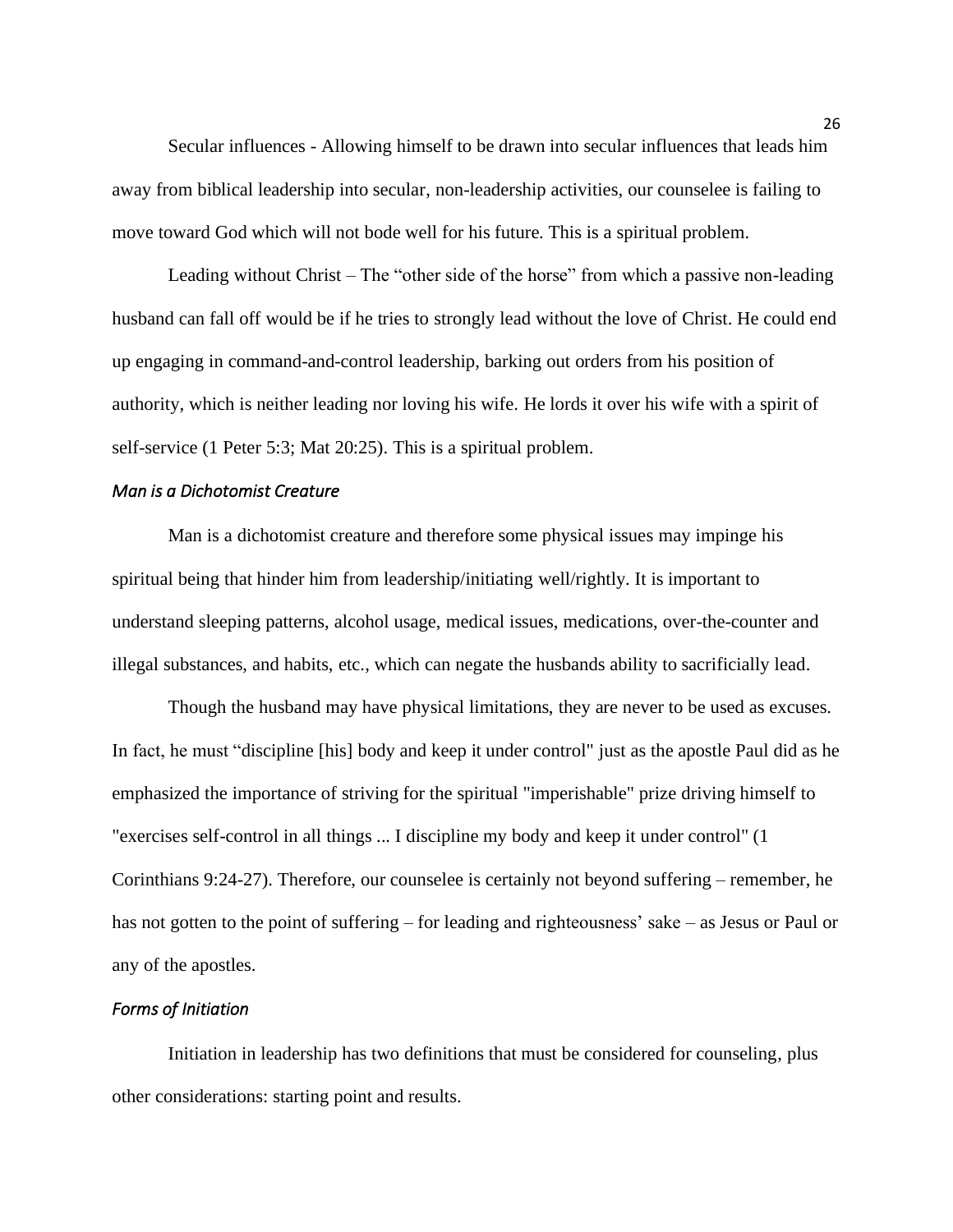The counselee must take the initiative like Jesus did. Jesus laid down his life. Man did not take it. Jesus initiated (John 10:18). God also initiated what Jesus would speak, so it was not from Jesus himself, but the Father who sent him. (John 12:49). This is the verb intransitive form of the verb initiate. There is no object associated with this form of initiating. Initiating is unilateral to unstick inertia.

The counselee must also initiate activity with his wife. According to the Hebrew section of Strong's Concordance word #2596 "chanak" means "to train up, dedicate, discipline doing something".<sup>32</sup> This is the verb transitive form of the verb initiate where there is an object on whom the initiation take place, i.e., his wife.

The counselee must install a clear vision of initiating. So, our counselee must learn to take the initiative and be bold by, first, developing the vision of what the godly nature of his relationship with his wife should look like, second, make a plan, and then, third, take the initiative and execute the plan - to love her; to pray for her; to be humble with her think in terms of sanctification, and, to do acts of kindness to her (Ephesians 4:32; 1 Peter 3:7).

### *Employment in Christ*

Our counselee can accomplish godly leadership by employing the right strategy (Love), and with executing the right tactics (see next paragraph), all with the right motives (from a pure heart, Matthew 5:8; and a clear conscience, Hebrews 13:18), toward developing the right godly leadership qualities (See "*Qualities/Facets of Leadership"* <sup>33</sup>).

The right tactics our counselee must execute include: (1) speaking and promoting *truth* always (for God is spirit and truth), (2) *enduring* in prayer and communion with God, and never

<sup>&</sup>lt;sup>32</sup> BibleHub.com, Topical Index, "initiate"[, https://biblehub.com/topical/i/initiate.htm"](https://biblehub.com/topical/i/initiate.htm).

<sup>&</sup>lt;sup>33</sup> Scott, Dr. Stuart, "The Exemplary Husband", 2002, Focus Publishing, Bemidji, MN, 117-130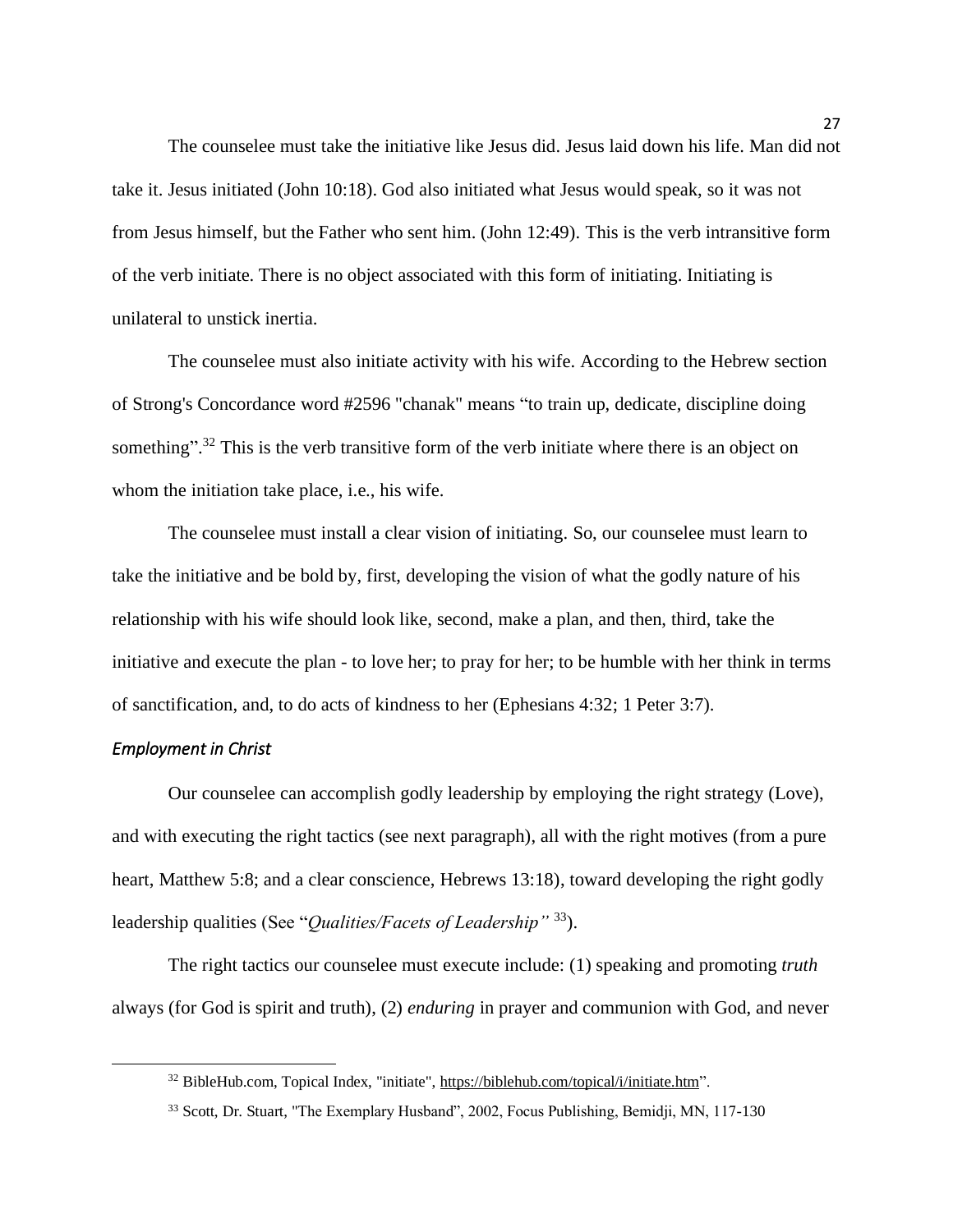give up through patience and long suffering, (3) being *trustworthy* in all things and maintain confidentiality for love covers a multitude of sins; (4) being *gracious*, merciful, encouraging, forgiving and receiving forgiveness; (5) *knowing the Word of God* to use for protection (it is the sword of the spirit); (6) being *vigilant*, alert always, do not get too happy but rather be joyful even in trial; (7) being *uncompromising* and steadfast to protect blessings of God and intimacy with him. All these tactics aim at fighting directly against the tactics that Satan uses to try defeat the Christian.<sup>34</sup>

### *Acts of Faith*

Results of initiative are to be taken as acts of faith, such that our counselee may not necessarily see immediate results of initiation with his wife, but he can have immediate gratification knowing his right work of initiating in leadership is seen by God. In other words, he must have patience/long suffering and endurance.

### *Becoming Uncomfortable*

Our counselee tends to be an isolationist, quiet, hiding, and making excuses. These are to say he seeks to be comfortable. In Christlike leadership he must renew his mind to work out his salvation in fear and trembling and be willing to be uncomfortable by giving up some personal want in favor of doing something to comfort another. He should look forward to that goal in Christ! He must take the *initiative* to *initiate*. It certainly will hurt his *flesh*. But, once deep into serving others the blessing of service will totally displace the previous desire for selfishness (Matthew 25:31-40). He should be uncomfortable, but not be uncomfortable for uncomfortable sake. Rather he should (1) combat *making excuses* by being filled with Holy Spirit and truth, (2)

<sup>&</sup>lt;sup>34</sup> Scott, Dr. Stuart, "The Exemplary Husband", 2002, Focus Publishing, Bemidii, MN, 117-130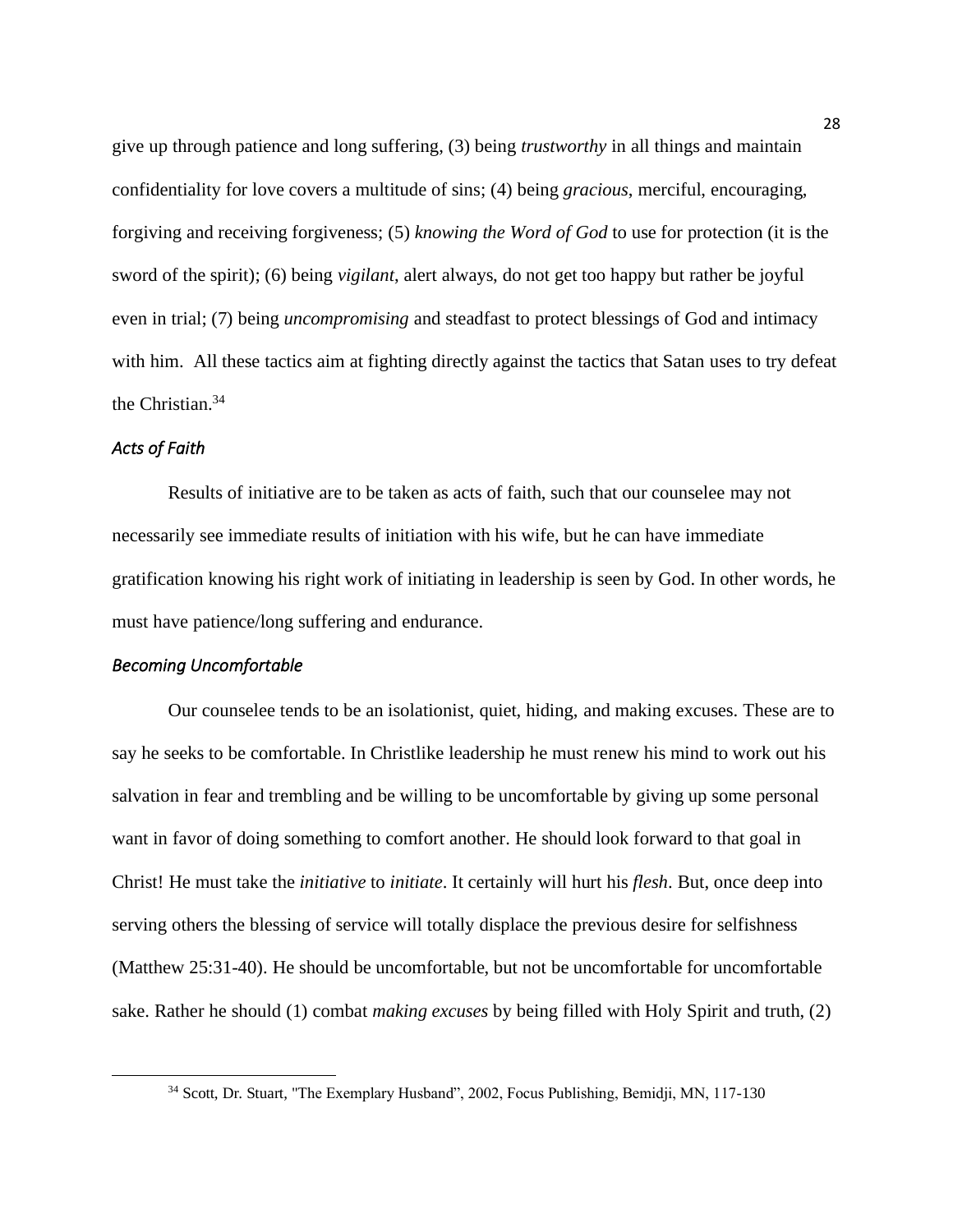(3) combat *isolationism* by being others focused, practicing one-anothering, (3) combat *hiding* by being communicative in all aspects of verbal and non-verbal communication, and (4) combat *quietness (akin to idleness)* by working on godly solutions.

### *Balanced Engagement and Balanced Freedom*

Our isolationist counselee's leadership is to be as godly as possible, which means both initiating things to do for/with his wife, and, creating space for her to be a godly woman and wife so she has room to grow. As he loves her, he will make it easier for her to be godly.

Measure Ourselves Against the Spirit's Truth

### <span id="page-32-0"></span>*Reproof*

We must know our counselee's current husbandry leadership status so we must measure it. This will give us the stake-in-the-ground from which we move to address the heart issues and bring all under the Cross of Christ and with the power of the Holy Spirit initiate the love and leadership of our counselee toward his wife.

### *Begin With the Husband*

Initiation to love, and any repenting for failure to love, begins with the husband. To get the power to initiate love horizontally, the husband must be in (vertical) love with God. The husband who is not in love with God cannot initiate love, nor is he going to produce the leadership in Christ. Therefore, he will fail not only in leadership but also fail to receive the more respect from his wife that he desires. Now the wife can still be respectful to her husband (1 Peter 3:1-2) but that will only be a partial respect and not the full respect from a full heart because that fullness would include the respect for some of the right things the husband may do AND the submission to Jesus with the rest of his life. That would be the fullness.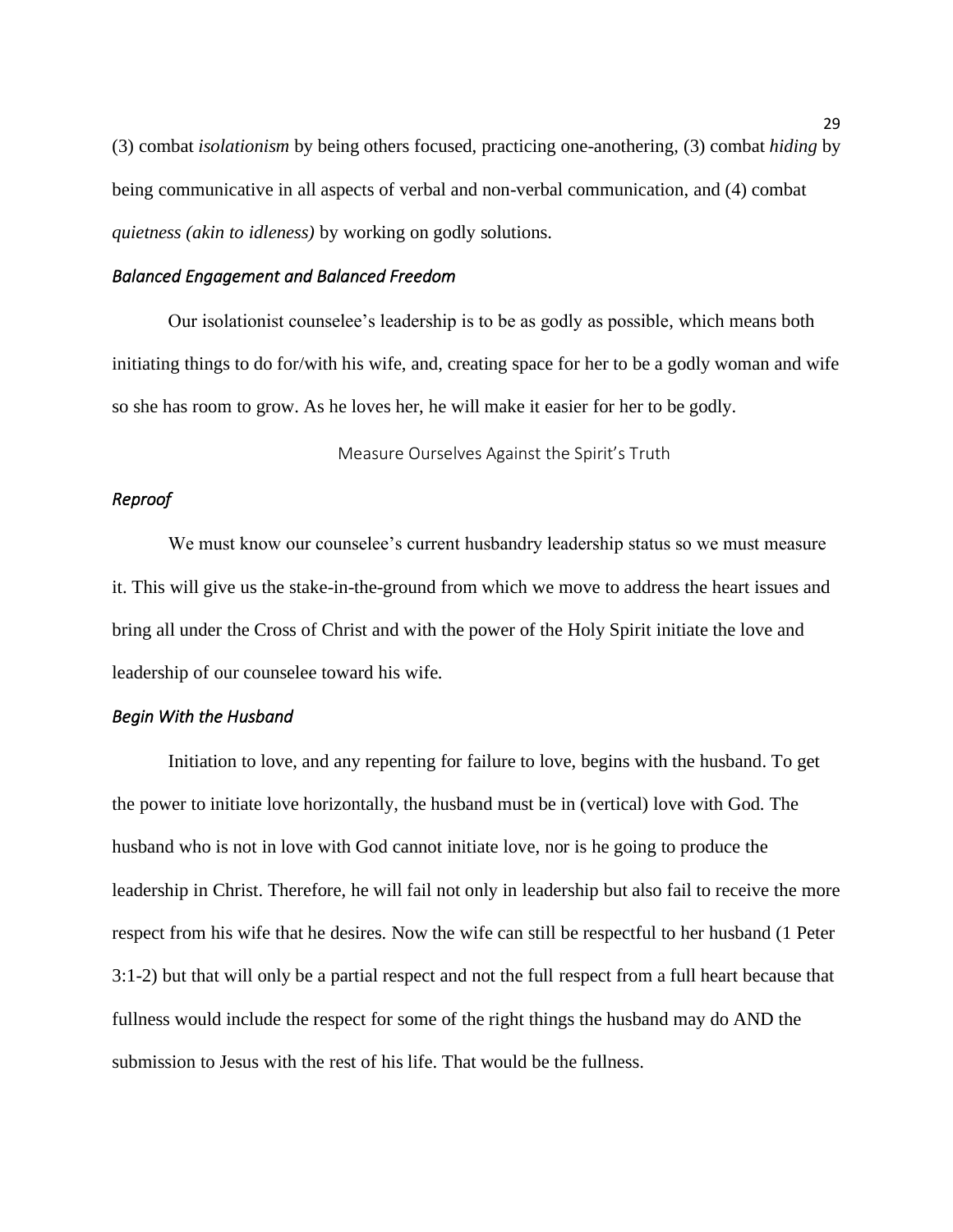### *Rightly Parse*

Let us examine how to rightly parse out comfortableness' place in the husband's life. Identify the lusts of the heart

Using the three-tree diagram we must examine the "bad tree side" to identify idols of heart. We must investigate the counselee's desires, lusts, life agenda, and what thinking occurs from that. Then we must look for the actions/fruit that are born from them. Areas to probe for the existence of idolatrous lusts could be: (a) sitting back in comfort, (b) rationalizing things away, (c) selfishness (1 Peter 5:2; Philippians 2:3–4), (d) excuses, (f) hiding, (g) fear, (h) timidity, (i) cowardice, (j) anxiety, (k) withdrawn, (l) ceasing communications, (m) throwing stumbling blocks to his godly wife.

### Barriers to initiating

What are the barriers to godly success for our un-initiating counselee? Is he afraid to start because he does not want to fail? This is a heart issue. Is he too lazy to start? This is a heart issue. Does he procrastinate? This is a heart issue. Does he not know how to start or what to do? This is an educational issue. Does he need some physical help? This is a physical issue. Does he not want to start? This is a heart issue.

#### Benchmark: godly oriented Christian leader

Measure our passive Christin husband's spiritual leadership state against spiritual criteria of a model Christian leading husband. Ask the following questions. Does he have confidence in God? Does he know God? Is he seeking to find God's will? Is he making himself inconspicuous? Is he finding and following God's principles and precepts in life? Does he delight to obey God?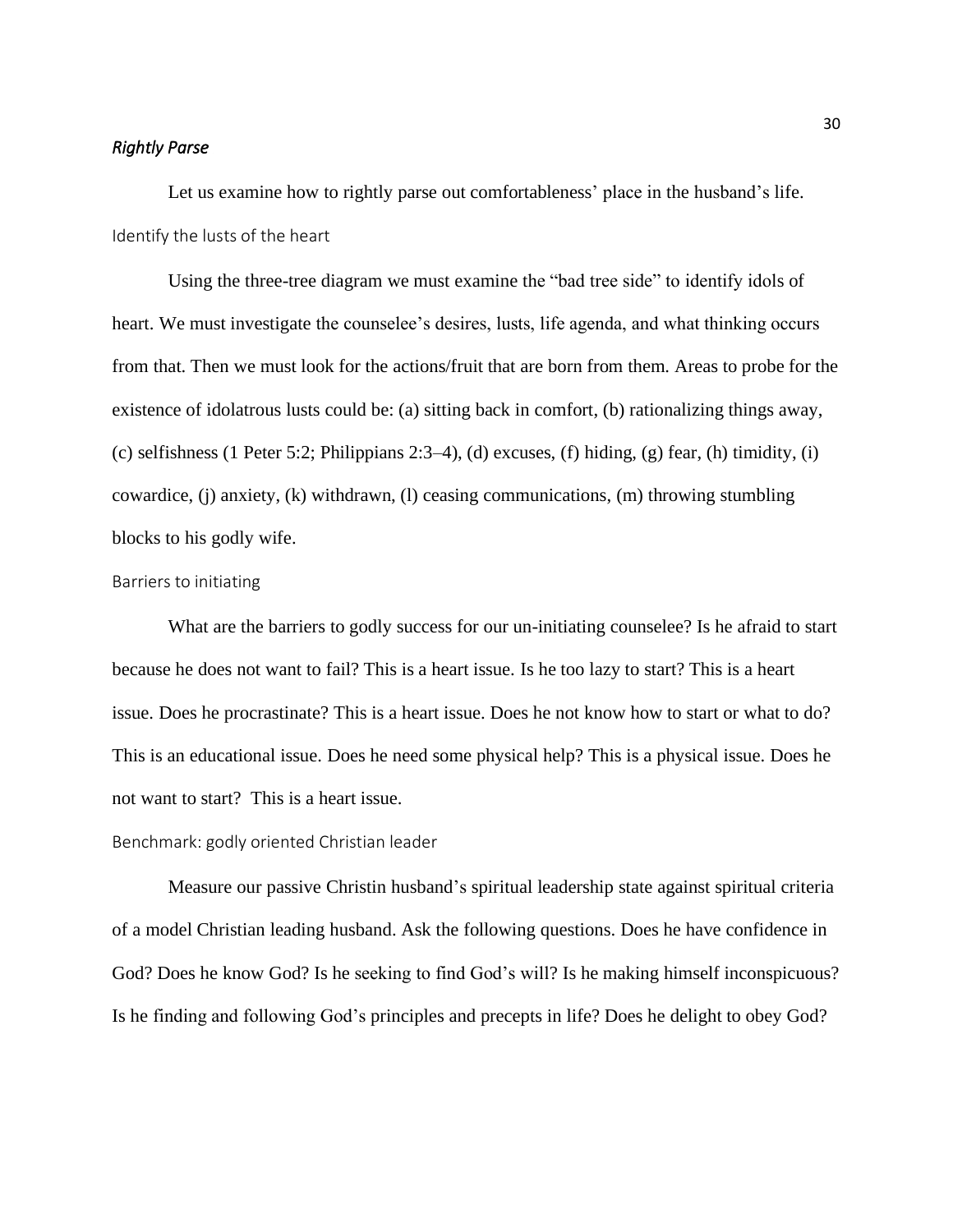Is he motivated by love for God and man? Is he God dependent? These measuring sticks<sup>35</sup> show us how successful, or not, our brother is toward leading rightly.

Benchmark: godly qualities of Christian leader

Question them along the lines of qualities of godly leadership to explore the fuller area of biblical leadership: Ask: Do you have a vision for your family (John 6:38)? What are your pursuits in life (lazy)? How are you showing lovingly kindness? What is your heart for shepherding (1 Peter 5:2) like? How do you address the "honey-do" list - tactical, lead-byexample (Matthew 6:5–15)? Do you exhibit the characteristics of a godly man (Timothy 3:1–3 and Titus 1:5–9)? Do you oversee, manage your household well with oversight and not control (1 Peter 5:2–3)? Are you involved in doing the right things - strategic godliness? Do you have courage in the face of pushback? Are you diligent: not sitting back in comfort, not rationalizing things away, not selfish (1 Peter 5:2; Philippians 2:3–4)? How do you protect your wife from physical and spiritual danger (John 10:11-13)? How do you provide for wife's spiritual and physical needs (1 Timothy 5:8)? Are you an instructor that discusses concerns and gives instructions to wife and family? Are you a course corrector/disciplinarian aligned with vision (strategic and tactical) and (1 Thes 5:14)? Do you take the time to restore souls as in Psalm 23?

Repent of Where Having Fallen Short

### <span id="page-34-0"></span>*Correction*

Our counselee must confess and repent and bring all thoughts captive to Christ to be redeemed by the Holy Spirit. Here we must lead our counselee to change his thinking and actions with Scripture.

<sup>35</sup> Sanders, J. Oswald, "Spiritual Leadership", 1967, Moody Press, Chicago, IL, p.21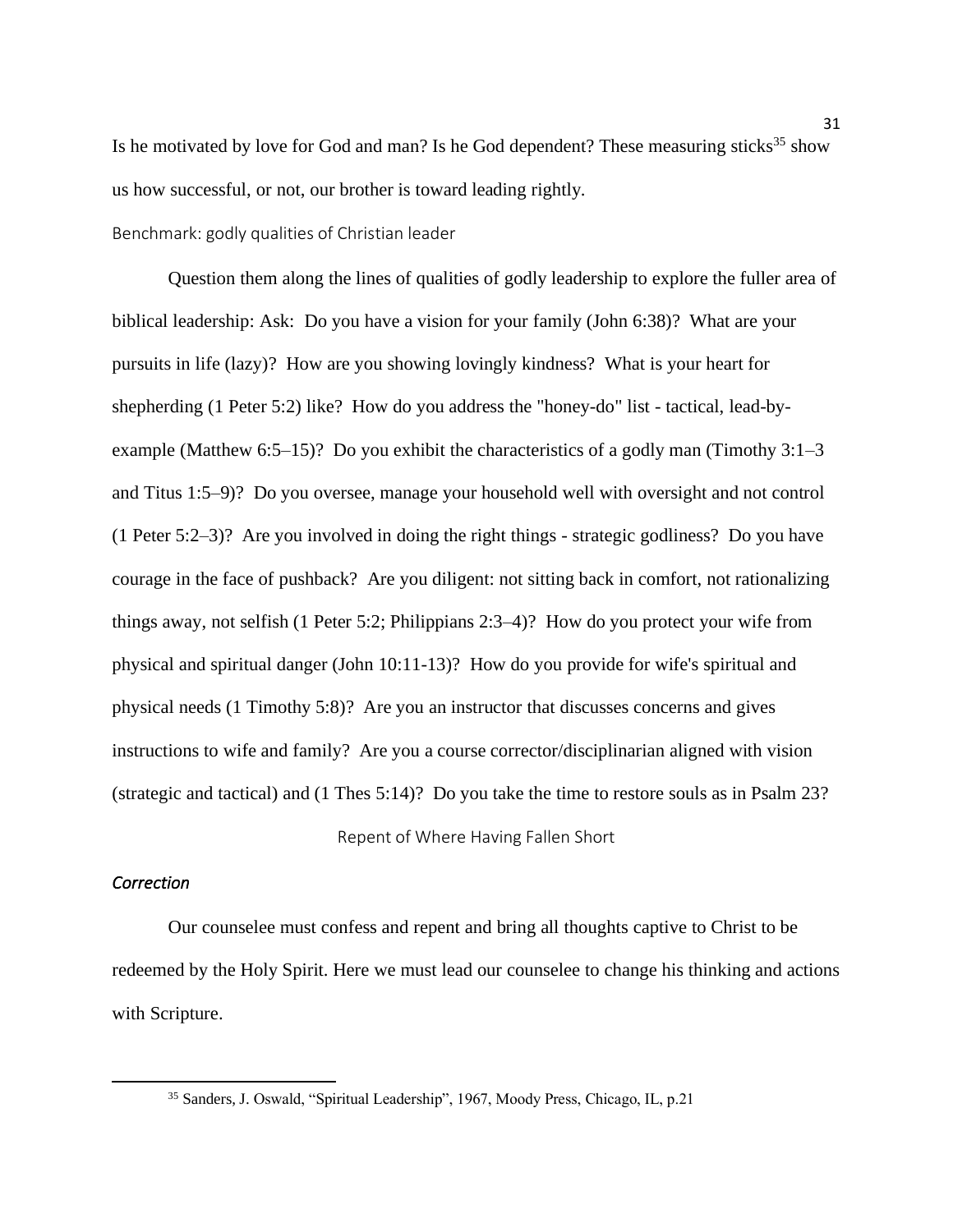Redeem the passive, disengaged leadership under the cross of Christ by walking our counselee through the "Big Picture/Three-Tree" diagram. This process is critical to identifying the particulars that your counselee must *put-off* and *put-on*.



Consider applying 1 Thessalonians 5:14: (a) Admonish the idle [disorderly, or undisciplined], (b) Encourage the fainthearted, (c) Help the weak, (d) Be patient with them all.

Course correcting can be made with discipline of a godly strategy, and with godly tactics (see above). But it is Holy Spirit illumination that will be required in our counselee so that he can have the heart change necessary to be able to change and lead correctly under God. This only occurs as our counselee increases his communion with God. Course correcting/disciplining aligned with vision can be made with godly tactics.

<sup>36</sup> Scott, Dr. Stuart, Class Material, BC503 Methods of Biblical Change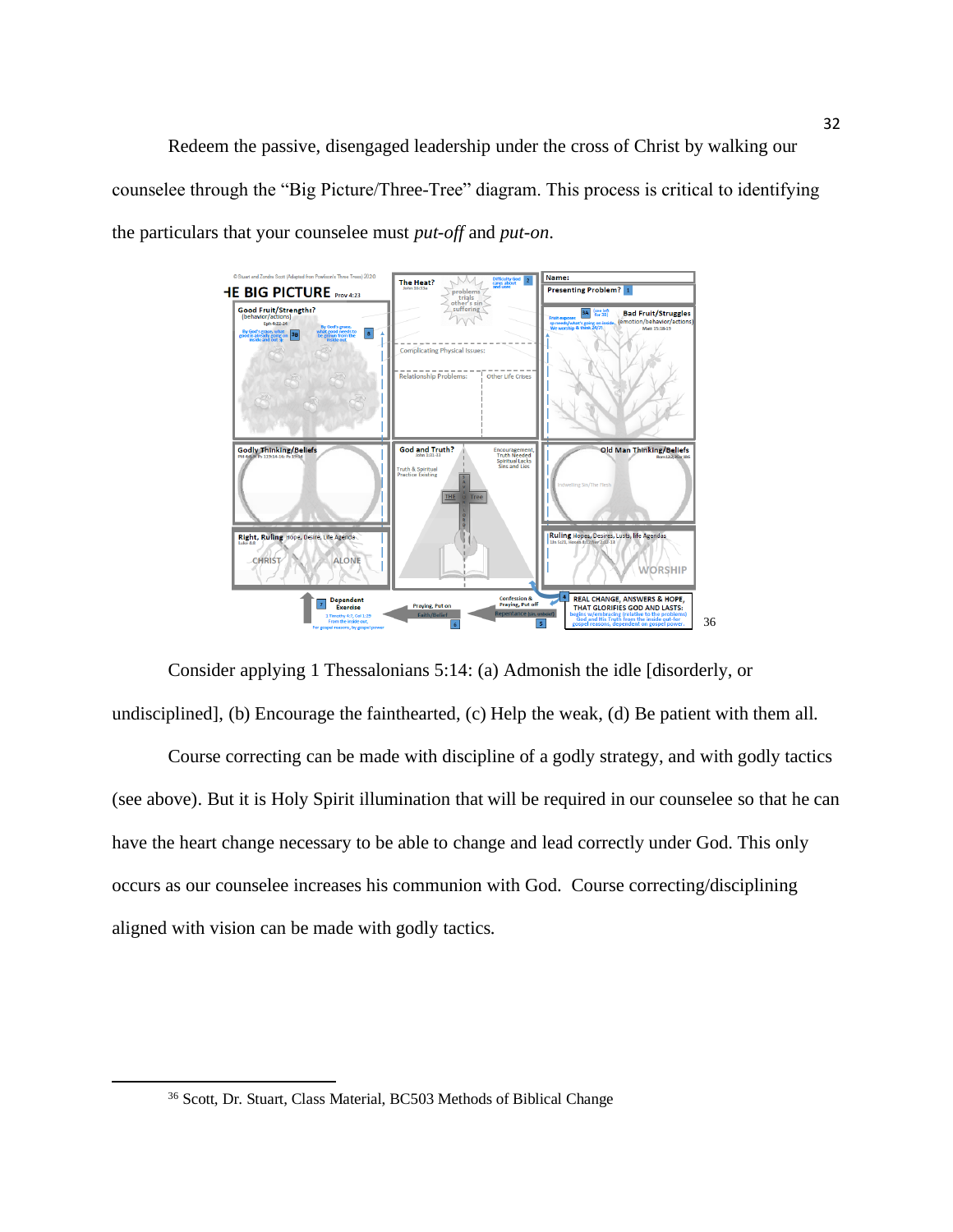#### Train by Practice of Biblical Principles to Lead Biblically

#### <span id="page-36-0"></span>*Training*

After our counselee has learned the biblical model and made it his own (stages 2 and 3), it will be imperative for him now to train himself to be consistent in it. This stage of godliness will prove to be the most difficult because so many of the counselees have trained themselves to be sinfully passive, accommodating, and permissive without even knowing it (cf. 2 Peter 2:14). One outstanding example of this is that they often relegate biblical leadership to an "almighty" checklist, which is a subtle way to deceive themselves into thinking that they are leading when they are not. Another is that they rationalize any faulty or sinful excuse for biblical leadership away or think that what they are doing is the real thing. Rather, they must train themselves in this area of godliness (1 Tim 4:7), by both renewing their minds (Eph 4:23) and practicing (Heb 5:14) how to be a wise initiator (i.e., balanced, not vacillating to one extreme or the other) per the specific results found for tactics and strategies needed from the "Big Picture" analysis. Biblical practices

What biblical practices must he do to overcome the comfort of not leading? First, he must pray daily and petition God to strengthen him in his existing gifts and grant him understanding and knowledge of other gifts that leaders in Christ require. Second, he must confess his failures to God and him wife. Third, he must repent from his failure to lead to God and his wife. Fourth, he must practice godliness (godly characteristics) to overcome with the power of the Holy Spirit. Put on the new beliefs and thoughts and actions that are the base of godly leadership. Fifth, he must communicate with his wife continuously per the "four rules of biblical communication" (See Ephesians 4:25-32).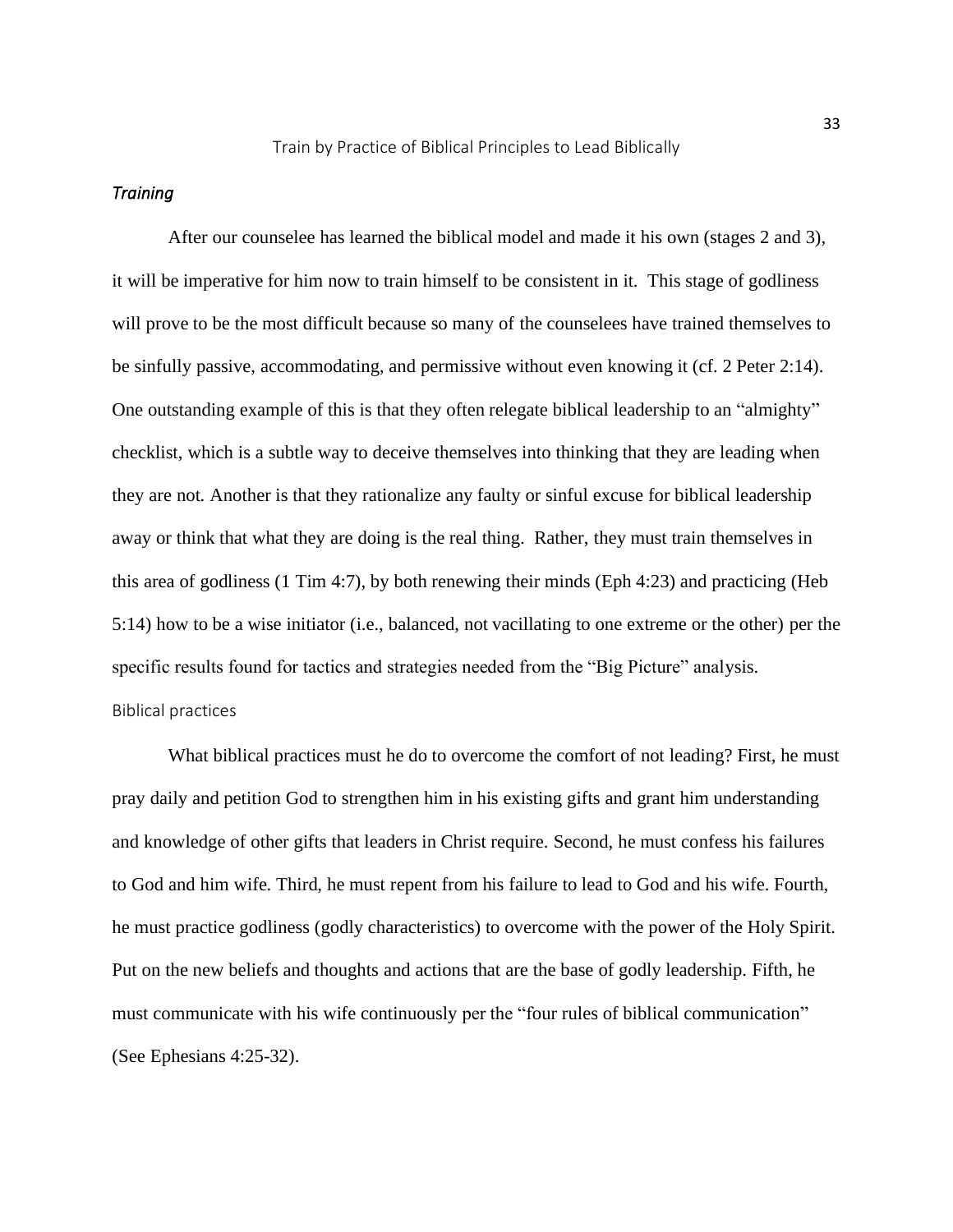What administrative/practical practices will help to overcome the comfort of not leading? First, he must have accountability. It will be good to have a discipleship partner preferable an elder in the church who meet criteria of 1 Timothy 3:8-13. Second, it will be beneficial to log his activity. He must be diligent at self-assessment by logging himself, noting times of failure and times of success all according to Christ's standard. Third, he should set spiritual goals targeting improvement in one area of leadership in which he is weak and improving one area in which he is strong. Fourth, he must maintain good physical stewardship; maintain physical well-being by sleeping well, eating healthy and exercising regularly and well because we are dichotomous creatures, and these will impact our leadership ability.

#### **Conclusion**

#### <span id="page-37-0"></span>*Narrow Road*

The road is narrow to be able to lead well/right in God's eyes and it begins with a circumcised heart, a God fearing, shepherd's heart, and godly *initiation*.

### *Secular World Temptations*

Be careful of the secular world's leadership perspectives and tactics because they proceed without Christ and the regenerating work through the Holy Spirit. Secularism attempts to captivate our counselee into the world's leadership plan without any thought of godliness. Therefore, our job as biblical counselors must include revealing to our counselee that idolatry of worldly leading is generally at odds with godly principles, and that lustful temptations of the world in his heart will prevent him from fulfilling his godly leadership role.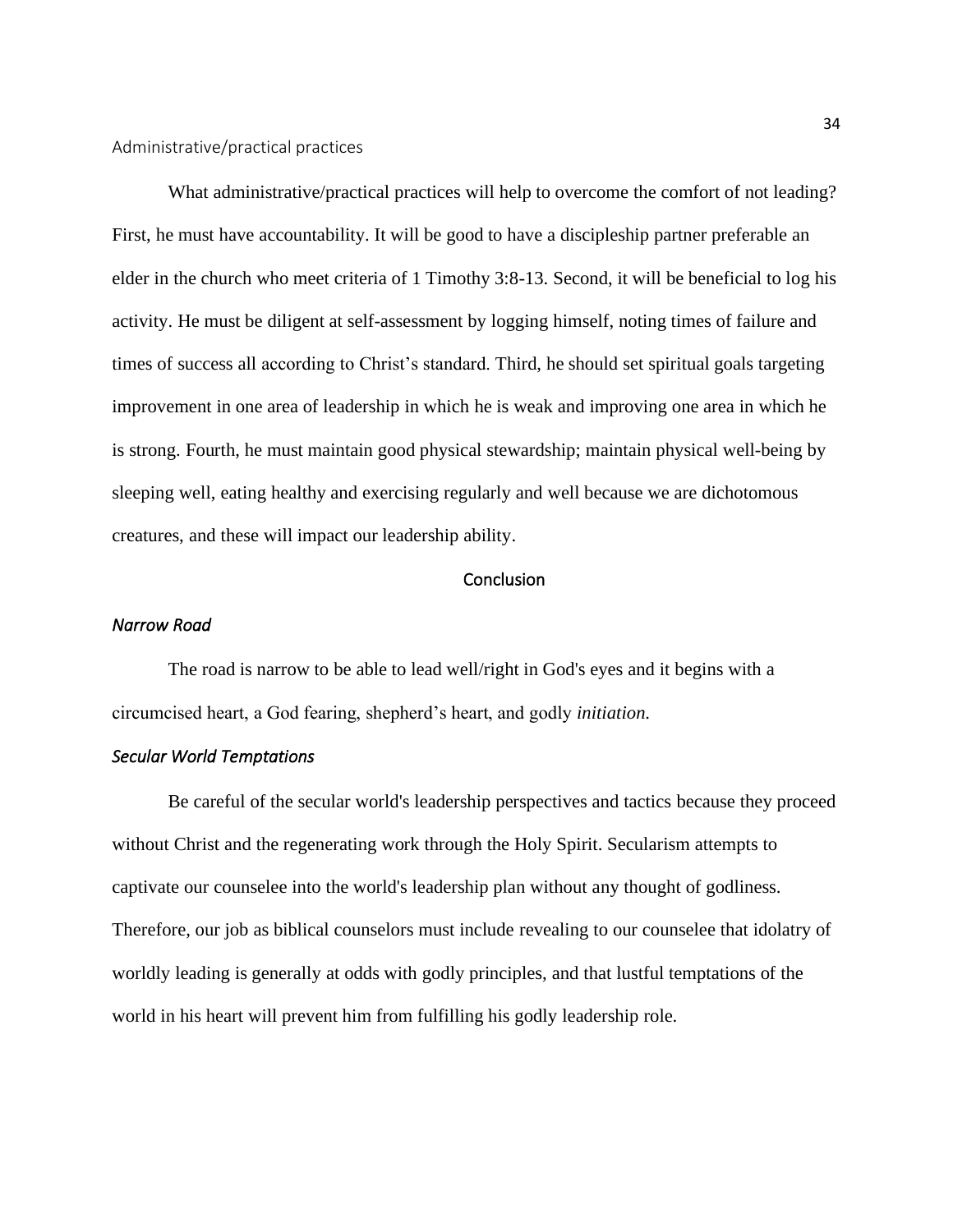## *The Right Things*

Husbands who are competent to "do things rightly" but lack initiation are failing leadership by being content and comfortable with just checking things off a tactical checklist. Unfortunately, the honey-do list loses sight of the big picture of leadership's strategic component - "doing the right things". So, what constitutes the right things? Well, it is beyond the checklist certainly. It must be activities and priorities that are non-negotiables in God's eyes that we find in Scripture – His commands and principles, His preceptive will – of which he must obey and labor – initiate – in his life and those in his family's lives.

#### *Initiating Key*

*Initiating* is a key ingredient to leadership often overlooked or unrecognized which our counselee must learn to fully embrace and implement in his life, and practice regularly. It is initiating by which he must engage himself. It is by initiating that he engages others; prompts them into righteous activities, and helps, that would bring glory to God, for the good of himself and the good of those who follow him. For example, he could initiate prayer, both by himself, and together with his wife. Initiating is a key ingredient to leadership that men need to practice regularly. Three principles to initiate are: *dedication to Christ* (Heb. 12:2), *love for the flock* (John 15:12, 13), and the *sense of destiny* (Mark 1:15-17).<sup>37</sup>

### *Real Time*

Leadership cannot be in arrears but in real time with all of life on the line. That is, leadership must be proactive, not reactionary, and making decisions in a timely manner and not procrastinated.

<sup>37</sup> Baird, J.M., "Leadership", The Christian Counseling and Educational Foundation (1977), Glenside, PA.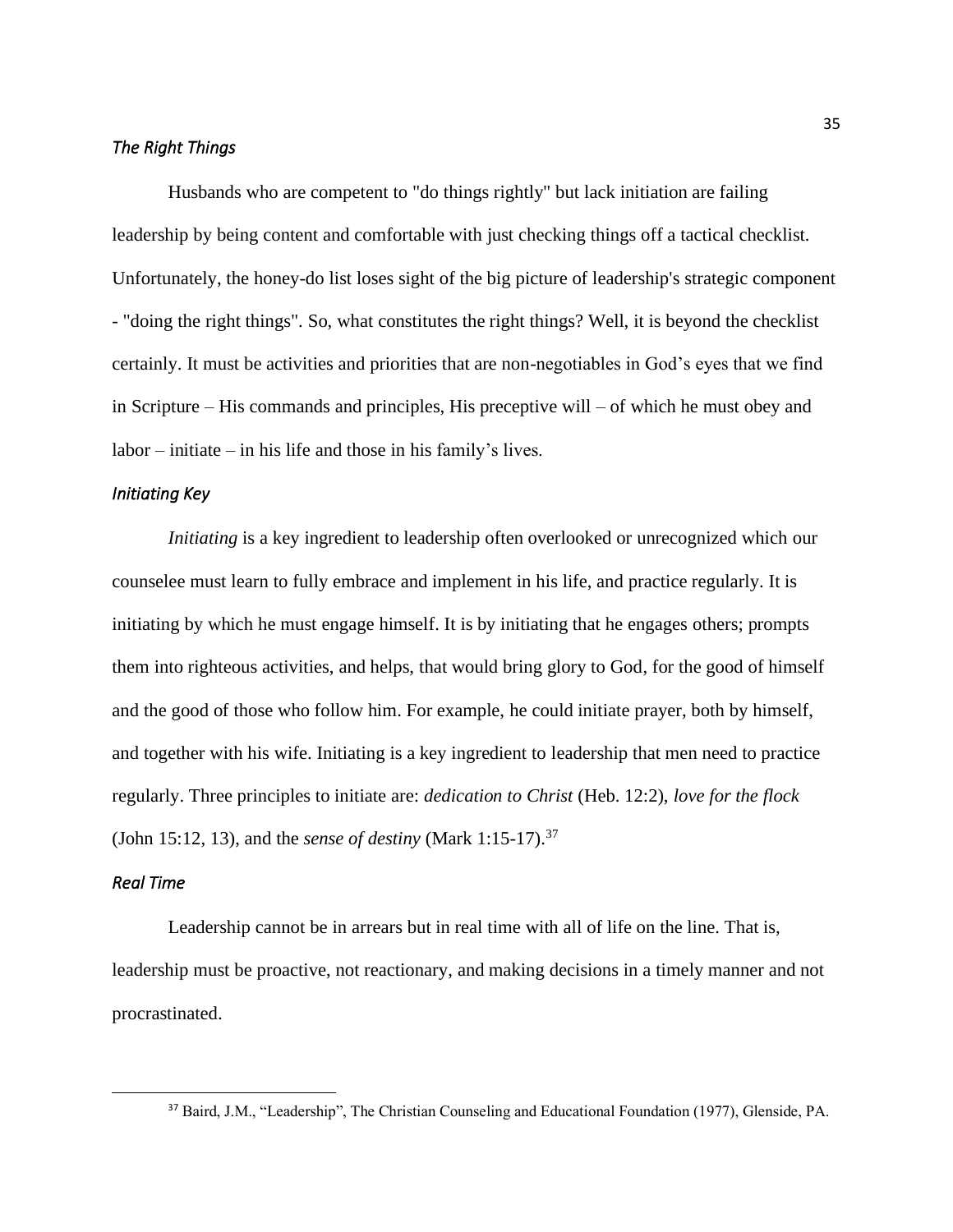## *Suffering in Leadership*

Suffering in the leadership is to be *joyful,* as apostle Paul tells us in Colossians 1:24a: "Now I rejoice in my sufferings for your sake". In fact, us husbands must be deliberate and talk to ourselves while enduring the trial. This is how we are to minister to ourselves and tell other husbands *how to* also. In fact, it is during trials that I have personally noticed a pattern such that it does not matter if I complain. Complaining only adds to the trouble. So, I have learned to say I'm *doing well* amidst the trial and personal pain: not to deceive myself – because the pain is real – but because the trial is for growth and burning off the dross of a comfortable life and will, in the end, be rewarded. Because it is not an earthly "doing well" that is happening necessarily but rather it is the intangible *doing well* in the Lord – it is *doing well* for the spiritual "imperishable" prize of 1 Corinthians 9:24-27. It is being a soldier of Christ who loves the hard as Christ loves. It is the joy of the Lord that is our strength (Nehemiah 8:10).

### *Key Scripture*

"Blessed be the God and Father of our Lord Jesus Christ, the Father of mercies and God of all comfort, who comforts us in all our affliction, so that we may be able to comfort those who are in any affliction, with the comfort with which we ourselves are comforted by God. For as we share abundantly in Christ's sufferings, so through Christ we share abundantly in comfort too. If we are afflicted, it is for your comfort and salvation; and if we are comforted, it is for your comfort, which you experience when you patiently endure the same sufferings that we suffer. Our hope for you is unshaken, for we know that as you share in our sufferings, you will also share in our comfort" (2 Corinthians 1:3-7).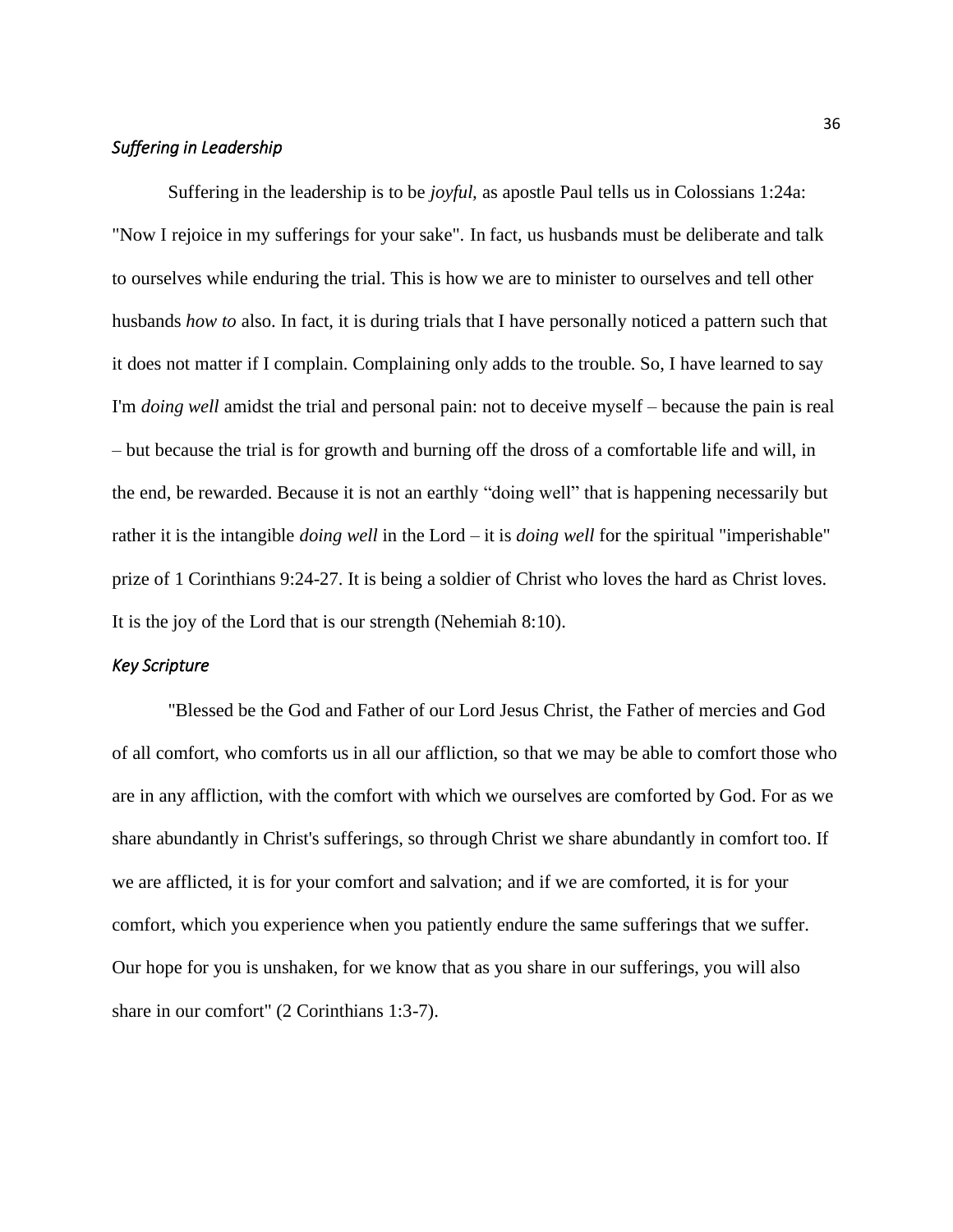### *Communion with Christ*

Lastly, there is a great ad helpful directive from the great Puritan author and leader John Owen who preached that the more often we praise God and the more often we spend time in prayer to Him, our communion with Him increases wherein we have joy, peace, fellowship, comfort, and protection. Contrarily, lessening our communion with God, i.e., neglect our devotion to Him, compromises our spiritual strength and putting us in a danger of giving into temptation more readily. That threatens our relationship. The more we strengthen our relationship with Him in communion, however, the more we strengthen our ability to turn from sin because God is quick to forgive and abounding in compassion and faithfulness. This really puts a strong emphasis on the importance of our Christian obedience. We must put away neglecting our reception of the Holy Spirit's movement in our lives that we may increase our attention to the things of God through the Holy Spirit. Thus, by that obedience we pick up the graces and the mercies and are able to *put-off* the old man and *put-on* the new man in Christ. We thus move away from temptations of this world and into communion with God all the more, by the increasing our obedience and attending to time with Him – to increase our true comfort so we can comfort others.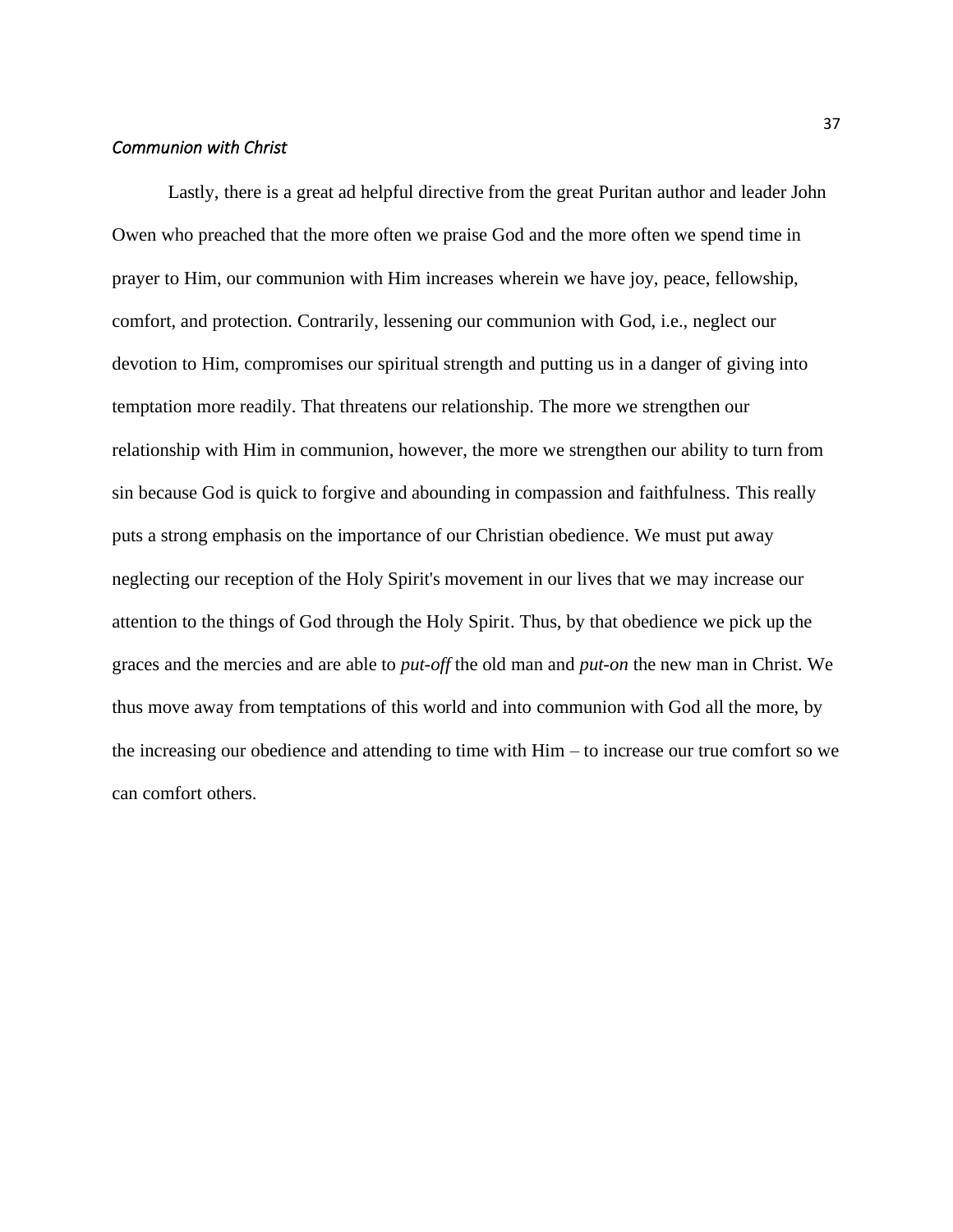### Bibliography

- <span id="page-41-0"></span>Adams, Jay E. Compassionate Counseling. Stanley, North Carolina: Timeless Texts, 2007
- Adams, Jay E. The Christian Counselor's Manual. Grand Rapids, Michigan: Zondervan, 1973
- Asher, Marshall, and Mary Asher. The Christian's Guide to Psychological Terms, 2nd ed. Selfpublished: mlasher2@gmail.com, 2020
- Bridges, Jerry. Trusting God. Colorado Springs, Colorado: NavPress, 2016
- Busenitz, Nathan. Men of the Word: Insights for Life from Men Who Walked with God. Eugene, Oregon: Harvest House Press, 2011
- Crotts, John. Graciousness: Tempering Truth with Love. Grand Rapids, Michigan: Reformation Heritage Books, 2018
- Douglas, Ann. The Feminization of American Culture. New York, New York: Farrar, Straus, and Giroux, 1977
- Duvall, J Scott, and J Daniel Hayes. Grasping God's Word: A Hands-On Approach to Reading, Interpreting, and Applying the Bible. 4th ed. Grand Rapids, Michigan: Zondervan Academic, 2000
- Ferguson, Sinclair B. The whole Christ. Wheaton, Illinois: Crossway, 2016
- Grudem, Wayne. Systematic Theology: An Introduction to Biblical Doctrine. Grand Rapids, Michigan: Zondervan, 2000
- Hart, Charis R. "Is Genesis 3:16 About a Wife's Desire to Control her Husband?", Charis Freedom Ministry © 2010, (July 10, 2011), https://titus2keeper.wordpress.com/2011/07/10/is-genesis-316-about-a-wifes-desire-tocontrol-her-husband/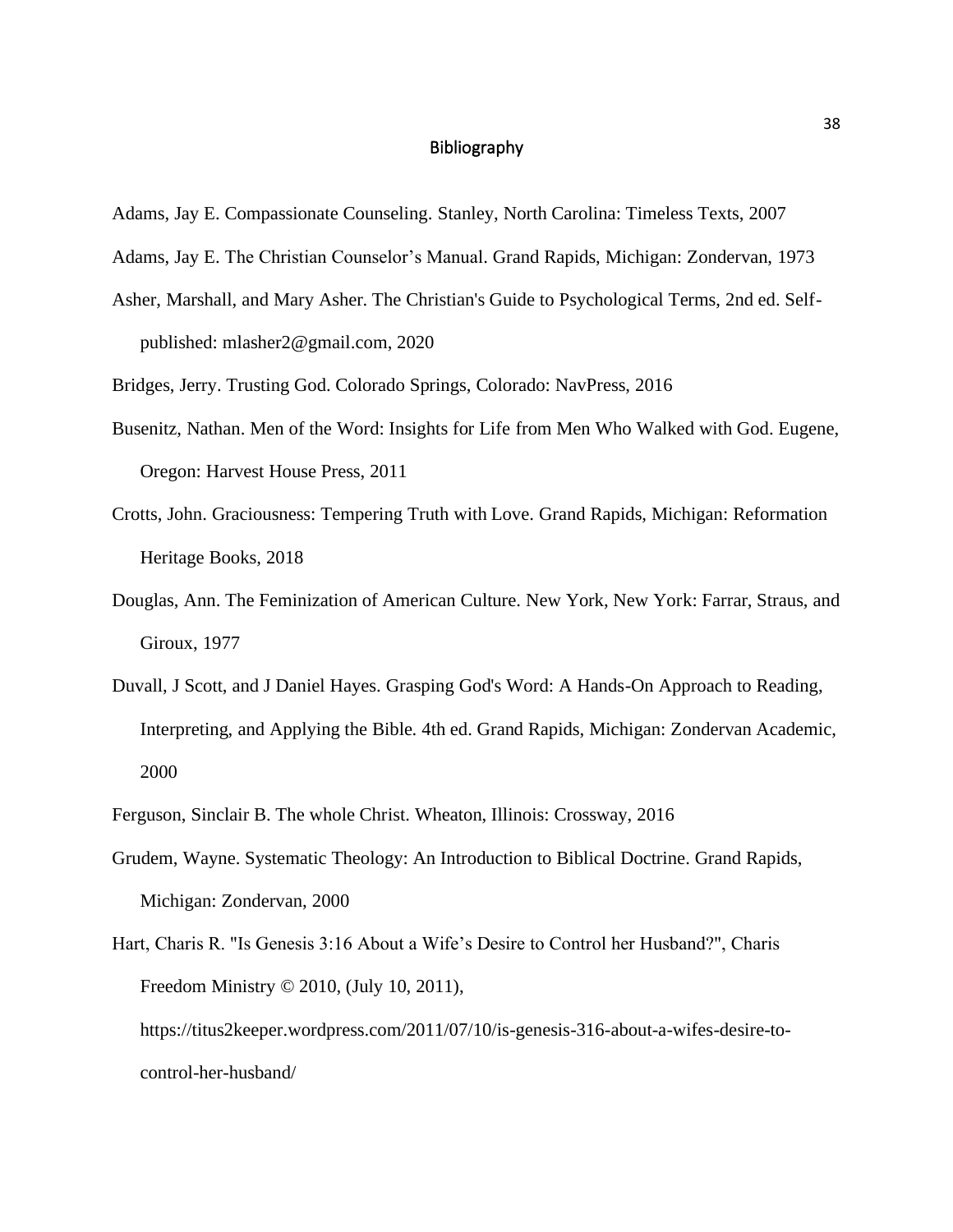Jones, Robert D. Contentment: Joy that Lasts. Phillipsburg, New Jersey: P&R Publishing, 2019

- Lambert, Heath. A Theology of Biblical Counseling: The Doctrinal Foundations of Counseling Ministry. Grand Rapids, Michigan: Zondervan, 2016
- Lane, Timothy S., and Paul David Tripp. How people change. Greensboro, North Carolina: New Growth Press, 2019
- Lane, Timothy S., and Paul David Tripp. Relationships: A Mess Worth Making. Greensboro, North Carolina: New Growth Press, 2008
- Luundgaard, Kris. The Enemy Within: Straight Talk about the Power and Defeat of Sin. Phillipsburg, New Jersey: P&R Publishing, 1998
- MacArthur, John. The John MacArthur Handbook of Effective Biblical Leadership. Eugene, Oregon: Harvest House Publishers, 2019
- MacArthur, John. Called to Lead: 26 Leadership Lessons from the Life of the Apostle Paul. Nashville, Tennessee: Thomas Nelson Publishers, 2010
- MacArthur, John, and Richard Mayhue. Biblical Doctrine: A Systematic Summary of Biblical Truth. Wheaton, Illinois: Crossway, 2017
- Mack, Wayne A. Homework Manual for Biblical Living: Volume 1, Personal and Interpersonal Problems. Phillipsburg, New Jersey: P&R Publishing, 1979
- Mack, Wayne A. Homework Manual for Biblical Living: Volume 2, Family and Marital Problems. Phillipsburg, New Jersey: P&R Publishing, 1980
- Merrit, James. What God Wants Every Dad to Know: The most important Principles You Can Teach Your Child. Eugene, Oregon: Harvest House Press, 2013
- Peterson, Robert L., and Alexander Strauch. Agape Leadership: Lessons in Spiritual Leadership from the Life of R.C. Chapman. Littleton, Colorado: Lewis & Roth Publishers, 1991